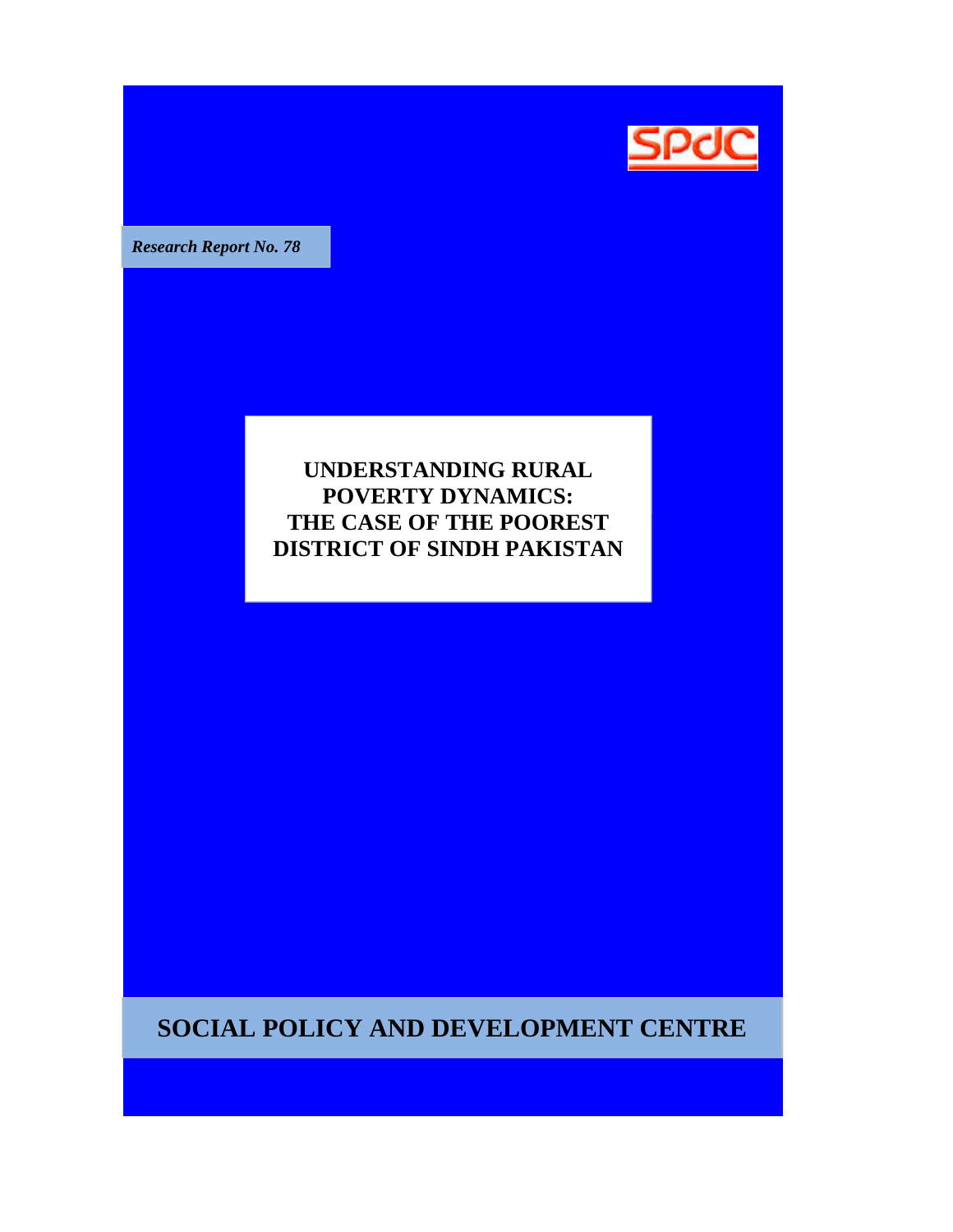*Research Report No.78* 

# **UNDERSTANDING RURAL POVERTY DYNAMICS: THE CASE OF THE POOREST DISTRICT OF SINDH PAKISTAN**

*Haroon Jamal Hari Ram Lohano* 

*June 2008* 

**DISCLAIMER:** The views expressed in this Research Report are those of the authors and do not necessarily represent those of the Social Policy and Development Centre (SPDC). Research Reports describe research in progress by author(s) and are published to elicit comments and to further debate.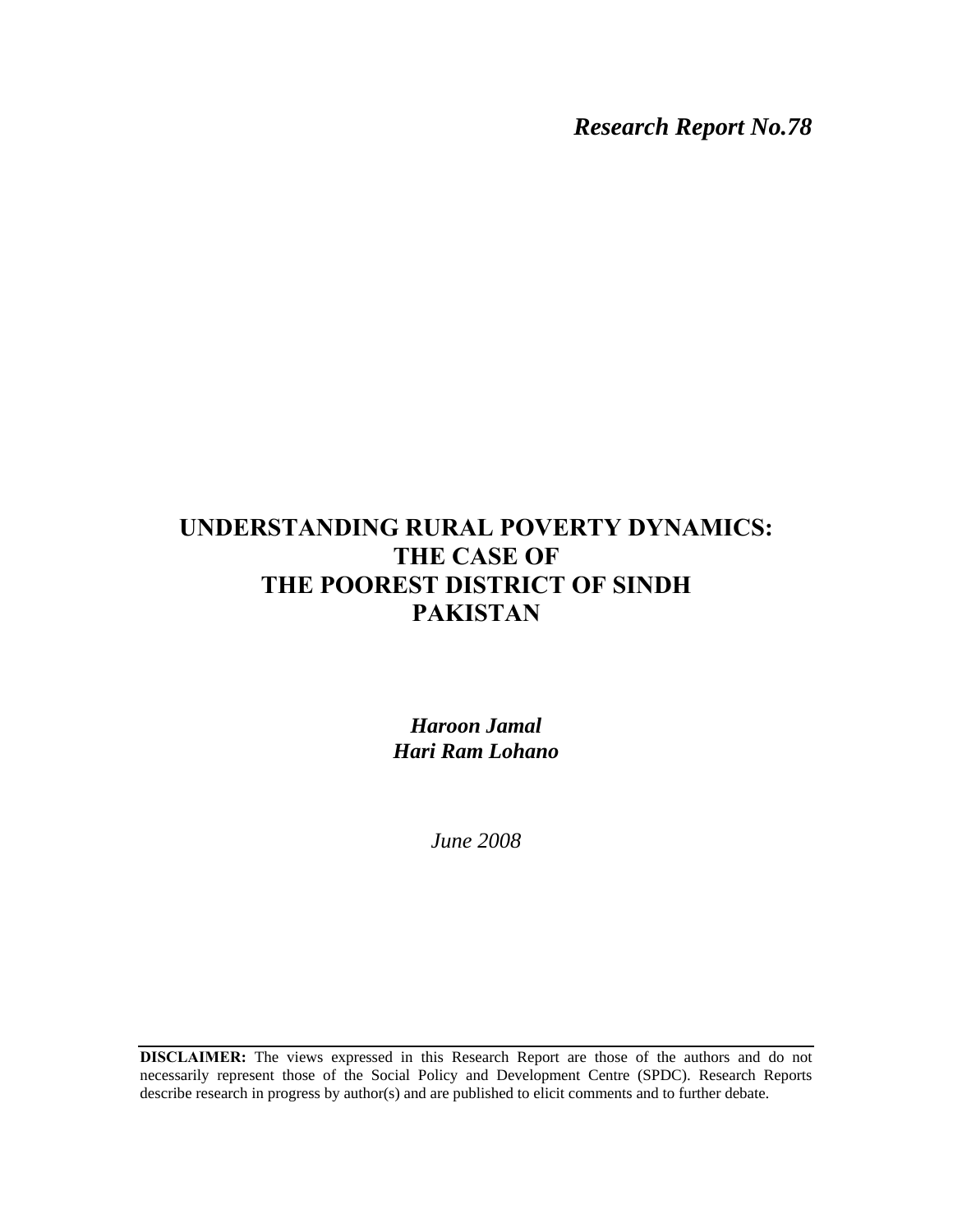# **UNDERSTANDING RURAL POVERTY DYNAMICS: THE CASE OF THE POOREST DISTRICT OF SINDH, PAKISTAN**

#### **SUMMARY**

This research focuses on changes in the poverty status of rural households to explore the main determinants of upward and downward income and poverty mobility. The study uses panel survey data for District Badin, which is among the poorest districts of the Sindh province. Households interviewed earlier by the International Food Policy Research Institute (IFPRI) during 1986-91, were surveyed again in 2005 with almost identical survey instruments. Household characteristics in terms of demography, human capital, physical capital and income composition are analyzed with reference to households falling into poverty and those overcoming poverty during the period of analysis. On the basis of field observations and statistical analysis of panel data, the paper recommends public policies to escape from poverty in future. The analysis suggests that in deprived rural regions, education, especially female education as well as non-farm income opportunities and crop diversification are the major drivers for escaping poverty.

*JEL Classification: I3, C23, D63 Keywords: Rural Poverty, Income Mobility, Panel Household data, Pakistan*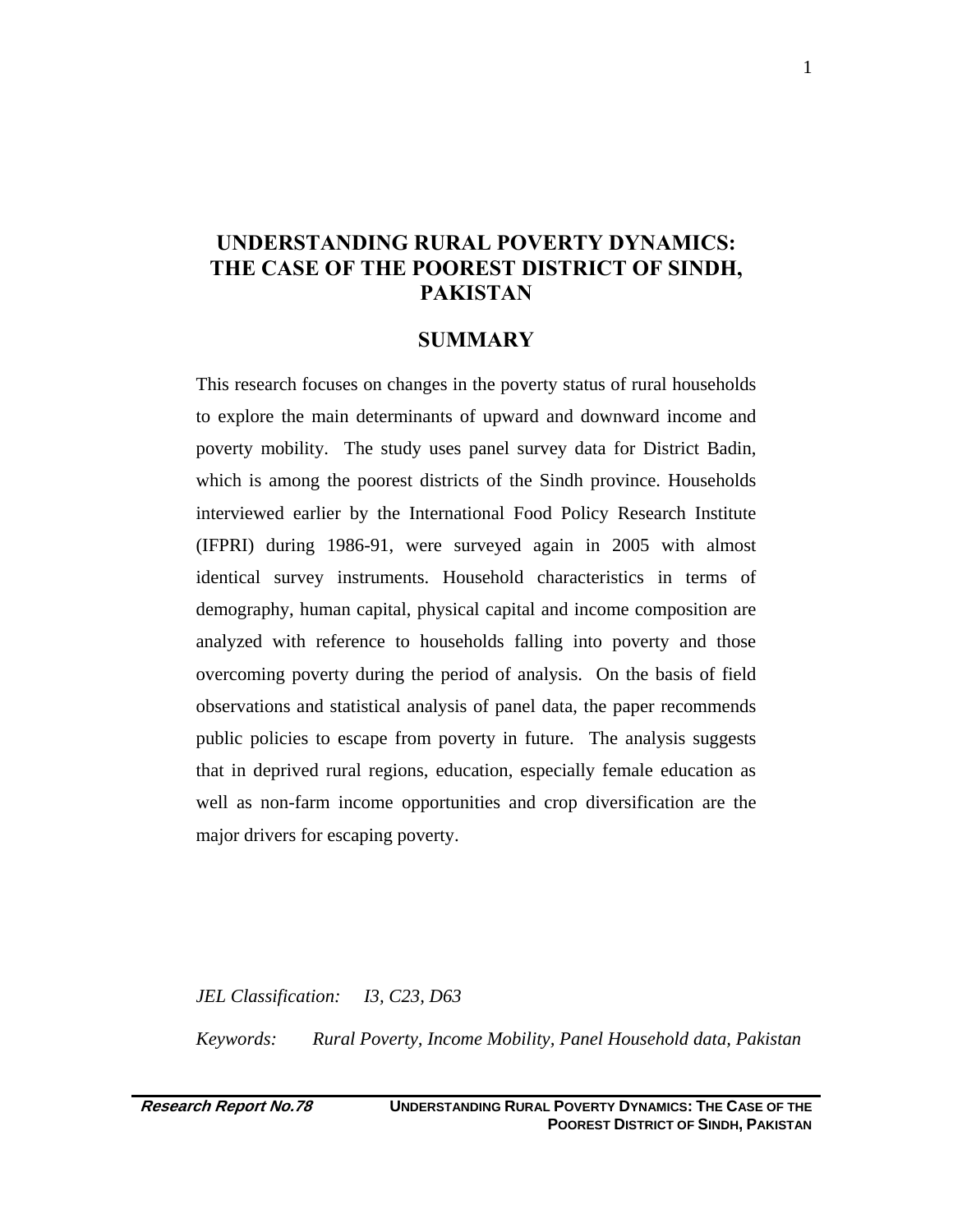### **1. PREFACE**

Identifying the pattern of change in welfare and poverty over time is of increasing importance in the policy debate about reforms in developing countries. Knowledge of the dynamics of poverty is significant because poverty persistence and transitions seem to have different causes and require different policy interventions. The increasing availability of databases of longitudinal information has boosted the study of intertemporal poverty status. Thus, issues such as the persistence of poverty, falling into, and climbing out of as well as falling back into poverty, the characteristics of households that stimulate exit from this situation and other such issues are rigorously analyzed by researchers. An excellent summary of conceptual framework for analyzing economic mobility and poverty used in the literature of poverty dynamics by various authors and for different counties is provided by Baulch and Hoddinott (2000), in the special issue of *The Journal of Development Studies*. They also present a summary of emerging conclusions and their implication for public policies.

In the context of Pakistan, McCulloch and Baulch (1998, 1999), investigated issues related with poverty transition and persistence using household panel data study for rural Pakistan between 1986-87 and 1990-91. They showed that "some 70 percent of aggregate poverty is known to be transitory" and suggested that "while the current emphasis on sectoral (and in some countries geographical) interventions to improve the human and physical capital of the poor are likely to be successful in the long-run in reducing chronic poverty, in the short-term potentially much larger reductions in aggregate income poverty might be achieved. This can be done by enhancing households' ability to smooth incomes across time. Interventions to achieve such improvements might include the provision of micro-credit, seasonal public works, crop insurance and food price stabilization schemes. However, the most appropriate ways of smoothing incomes will clearly depend upon the nature of market failures in a specific context".

McCulloch and Baulch analyzed chronic and transitory poverty with the short time span. This study adds to the existing literature on poverty dynamics for developing countries by analyzing poverty persistence and transition using a long interval between two survey periods (17 years). The study uses panel survey data for District Badin, which is among the poorest districts of Sindh, Pakistan. Households, interviewed earlier by International Food Policy Research Institute (IFPRI) were re-surveyed in 2005 with almost identical survey instruments. The findings might be useful for designing appropriate rural poverty reduction strategies for deprived regions and areas in terms of socio-economic and infrastructure development.

The paper has seven sections including the Preface. Section 2 furnishes a brief description about the sample district Badin. The information regarding data sets are provided in section 3. Household welfare indicators in various dimensions are analyzed to see the changes during baseline and re-survey periods. Section 4 presents these results. The estimates of poverty dynamics in term of inter-temporal poverty transition matrix are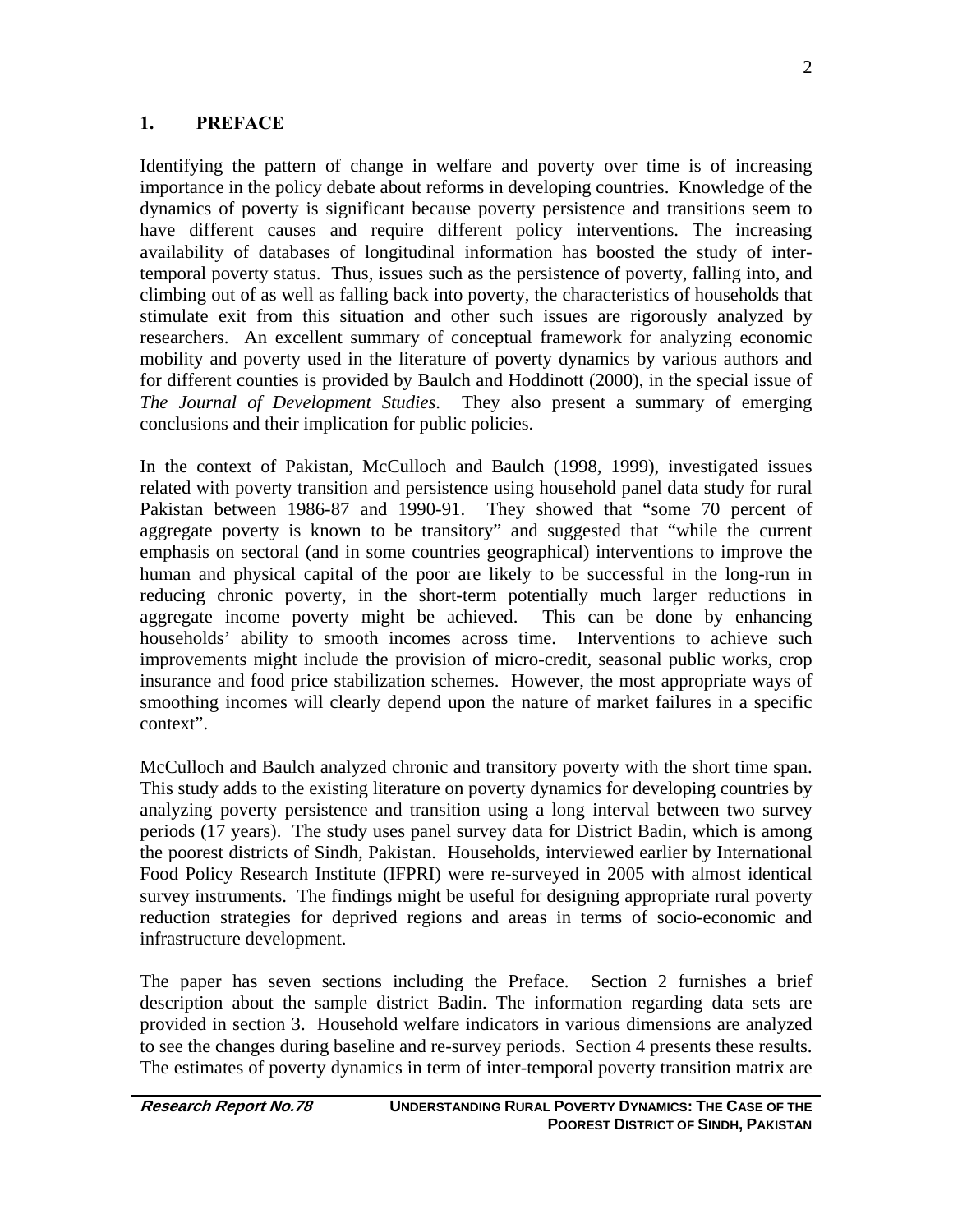provided in section 5, while drivers or determinants for escape from and descent into poverty are statistically analyzed in section 6. Finally, the last section offers some concluding remarks.

## **2. THE SAMPLE DISTRICT**

Badin district<sup>1</sup> is a part of Lower Indus plain formed by the alluvial deposits of the Indus River through the ancient streams of Hakra, Nullah and Gungra. Being a vast alluvial plain, its land is very uniform in character and is not diversified by hills or rivers. The southern part of the district is close to the delta of the river Indus and the land surface is, therefore, relatively low as compared to the northern half. The general elevation of the district is about 50 meters above sea level. The Eastern part of the district is connected with the sand dunes of Tharparkar district. The slope of the area in Badin is negligible with water table within a depth of 240 cm in winter and 150 cm in summer. The drainage system is grossly inadequate and poorly maintained. The system, therefore, does not have the capacity to carry even a nominal increase in the precipitation. Flood conditions are created when the canal and saline water from the irrigation and drainage systems flows into the area.

About 84 percent of the population of Badin district lives in rural areas and farming is their main occupation. Badin district is the major grower of rice and sugarcane in Sindh province. Other crops grown include cotton, wheat, barley, sunflower, vegetables and melons. The district is irrigated from Sukkur and Kotri Barrages and is located at the extreme tail end. The drainage capability of irrigated soils of Badin is very low. Therefore, salinity and water logging is a major problem. In recent years, this problem has been further compounded by inadequate irrigation water availability.

The total geographical area of Badin district is 1.7 million acres while the reported area is 1.4 million acres. The cultivated area is reported to be 0.8 million acres. However, the net cropped area is only about 0.3 million acres, mainly because of lack of irrigation water. The area under forest is 29,554 acres (1.73 percent only). The area not available for cultivation is estimated to be 0.4 million acres while the area under cultivable waste is determined to be 0.2 million acres.

The farmers still use traditional methods. They have little awareness about modern farming techniques and no access to extension programs and support services such as credit and marketing. Health facilities are at a minimum scale in the coastal areas of Badin. A lack of maternity homes and unavailability of' trained midwives results in great suffering to women, especially during pre and post-natal care. Malnutrition of women directly affects the health of the children. In the case of natural disasters, especially floods and cyclones, the people suffer due to a lack of communication with the nearby

3

<sup>&</sup>lt;sup>1</sup> This part is mainly extracted from the report "Sustainable Development Vision and Conservation Strategy for Badin District", prepared by Dr. Rajab Ali Memon for IUCN (April, 2005).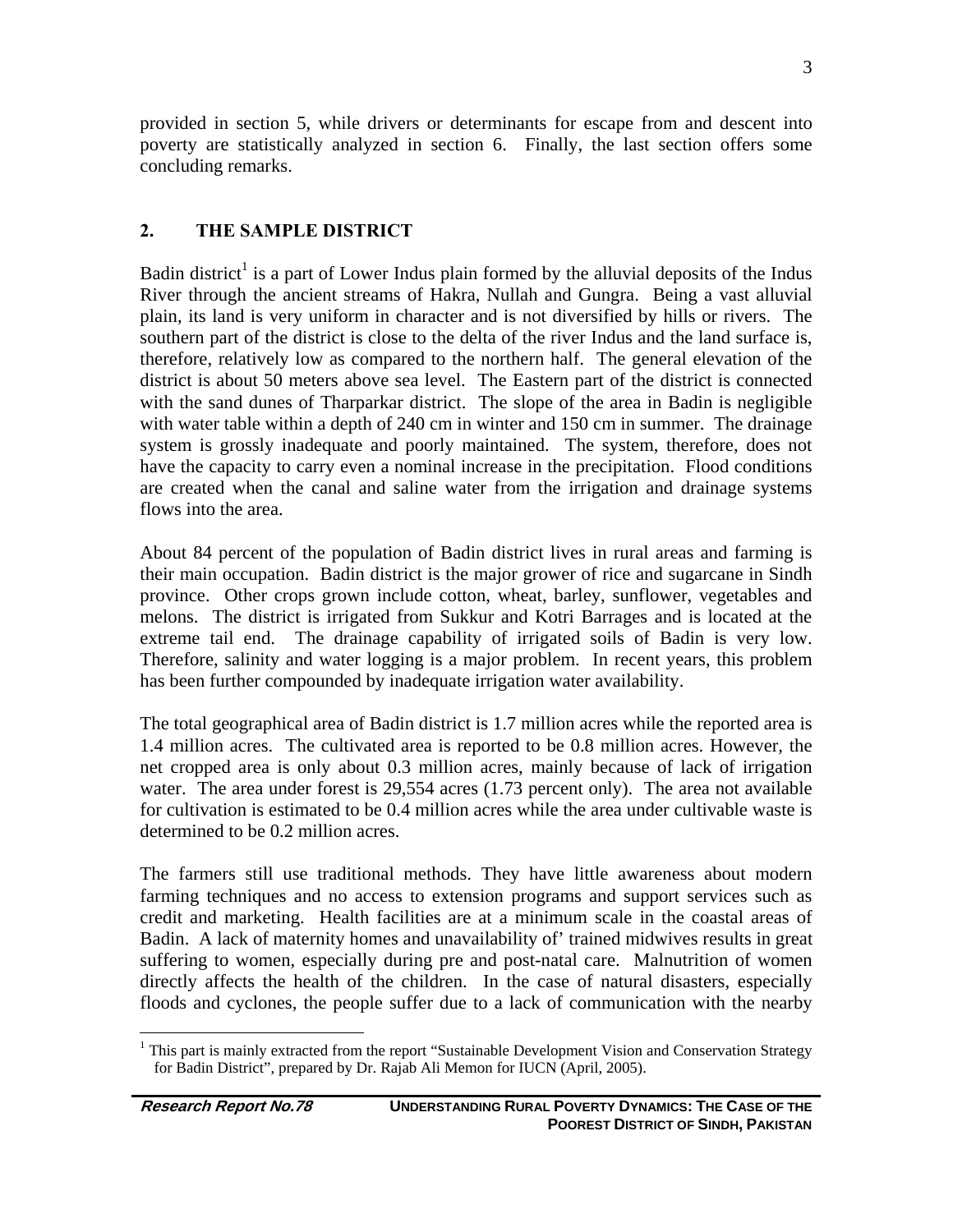towns. In rural areas, the literacy rate is low, especially of girls. Besides household work, the women are also responsible for looking after the livestock and fetching water from distant areas.

The data on farm size reveal that the number of farms and farm area increased from 1990 to 2000 in Badin. Maximum area now falls under farm size 25 to 50 acres of land (22.7 percent), followed by farm size 12.5 to 25 acres (18.57 percent), farm size 25 acres to 50 acres (14.99 percent), farm size 50 to 100 acres (14.06 percent ) and farm size 100 to 150 acres (6.08 percent). Among subsistence farms, the farms of size 7.5 to 12.5 acres are 12.9 percent, 5 to 7.5 acres are 5.07 percent and 2.5 to 5 acres are 4.76 percent of the total number of farms. The farm size data reveals that Badin is essentially a district of medium and large farmers where farm sizes above 25 acres constitute 57 percent of land holdings.

#### **3. THE DATA SETS**

The data sets used for this study is a longitudinal survey of rural households in Badin district of Sindh, Pakistan. This section provides a brief survey methodology to the baseline panel survey which was conducted by the International Food Policy Research Institute (IFPRI) during July 1986 and October 1991 in the four provinces of Pakistan with the collaboration of local (provincial) institutions in the country.<sup>2</sup> It also furnishes details of the re-survey of the same households carried out in 2005.

#### **3.1 Baseline Survey**

 $\overline{a}$ 

The study districts were chosen purposively by  $I\!F\!P\!RI$ .<sup>3</sup> These were selected through preparing a list of the poorest districts<sup>4</sup> in each province of the country. Selection of the poorest district was based on a variety of production and infrastructure indices, following the results of district ranking by Pasha and Hassan (1982). This led to the selection of Attock in Punjab province, Badin in Sindh province, Dir in the North West Frontier Province (NWFP), Kalat in Balochistan<sup>5</sup> and Faisalabad, one of the prosperous districts in Punjab, as a 'control' district. The incorporation of Faisalabad was in recognition of the existence of poor households in prosperous districts.

While the choice of districts was purposive for this panel survey, the villages and households within each district comprised a stratified random sample. Within each of the

 $2$  The four institutions were: Applied Economic Research Center (AERC), University of Karachi (Sindh), the Punjab Economic Research Institute (Lahore, Punjab)), the University of Balochistan, and the Center for Applied Economic Studies, University of Peshawar (NWFP).

 $3$  For a detail discussion on survey methodology, see Alderman and Garcia (1993).

<sup>&</sup>lt;sup>4</sup> The data is, therefore, not representative for Pakistan or rural Pakistan, but except for Faisalabad, which was selected as a more prosperous control district, it can be regarded as representative for the poor rural areas in Pakistan.

<sup>5</sup> District Kalat (Baluchistan) was dropped later due to logistical problems in continuing the survey.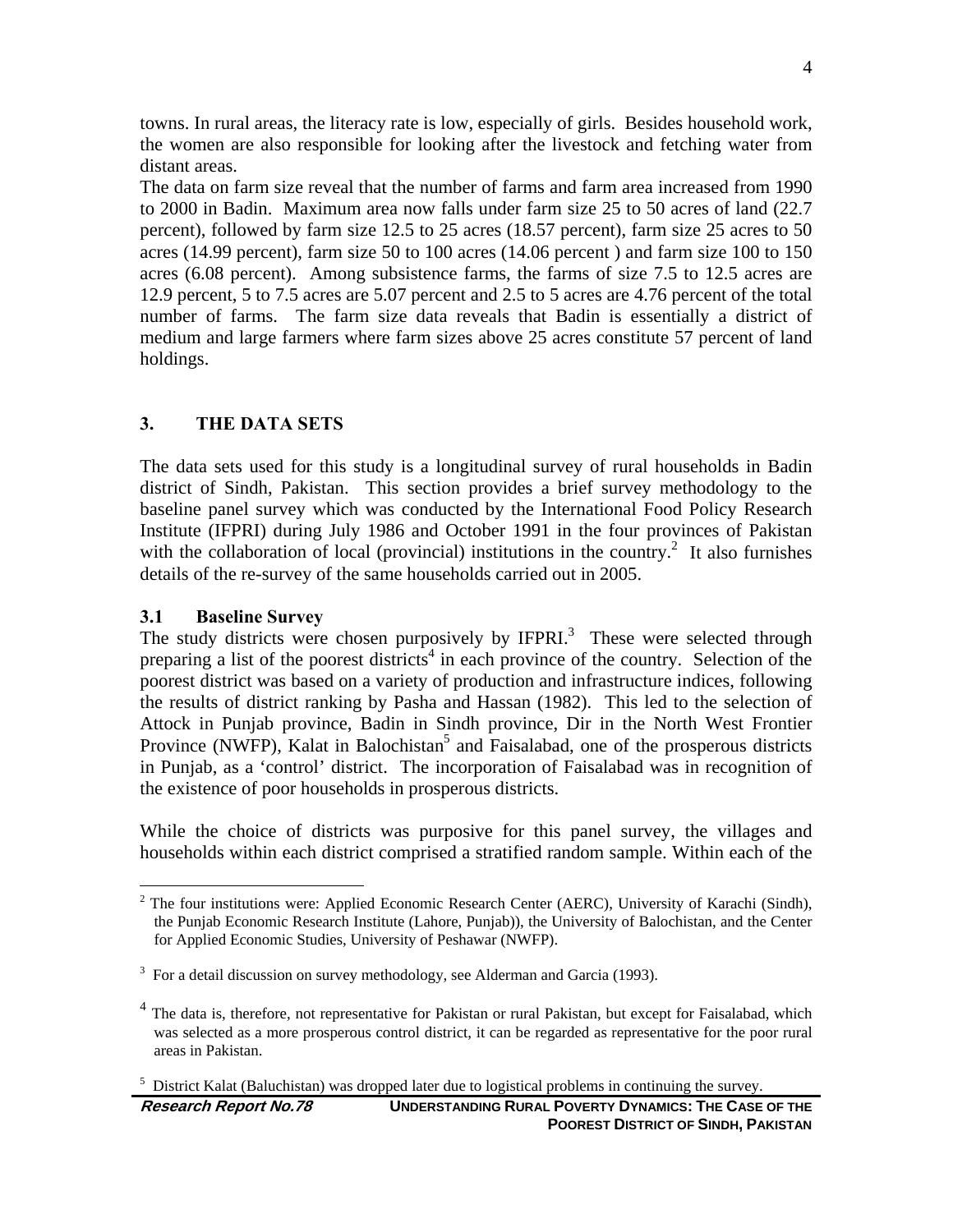selected districts, two markets or *Mandis* were first chosen at random. For each market (*Mandi)* selected, three lists of villages were then constructed on the basis of distance from the market: villages within 5 kilometers of the market*,* villages between 5 and 10 kilometers; and those between 10 and 20 kilometers. Villages were then chosen randomly from these lists. Similarly, households were also chosen randomly from the lists of all households in a particular village. Some minor variations in this process were made to take special account of local conditions in each of the selected districts in the study.

The realized sample for the IFPRI study was 727 households. It is distributed among the four districts as follows: 148 from Attock District (Punjab Province), 239 for Badin (Sindh Province), 193 from Dir (North West Frontier Province), and 147 from Faisalabad District (Punjab Province).

Each household in the survey was visited up to 14 times. The initial 12 rounds of the survey were conducted during the period starting from 1986 to 1989. These rounds are distributed into six in first agricultural year during 1986-87, and three each in the following two years - 1987-88 and 1988-89. The remaining two rounds were conducted during the last two years of the survey from 1989-1991. The interviews were conducted by a team comprising three males and three females in each district. A specific male and female questionnaire was administered to each household.

The information collected in these interviews were organized into the following ten major modules: Household information regarding demography and education; Land ownership and tenurial status Crop production and distribution; Household farm and non-farm expenditures including weekly recall of food intake for 37 items; Labour use of farm household by gender and age; Value and type of assets owned including farm tools and durable assets; Household credit by sources of credit and purpose of credit; Livestock and poultry ownership and income; Fertility, children's health and nutrition; and Sources of transfer income .

In addition, a village questionnaire was also administered. Information on prices and yields of major crops, existence of basic social and physical infrastructure, basic health facilities, prices of livestock and prevailing wage rates in the study villages were gathered through the village questionnaire.

### **3.2 Re-Survey, 2005**

The 2005 re-survey<sup>6</sup> of households in district Badin was conducted from May 1 to end of June 2005. It satisfactorily implemented fieldwork in all 28 villages surveyed seventeen years ago by IFPRI in Badin district, Sindh province. Almost identical survey instruments (male, female and village questionnaire) were administered during the resurvey.

 $\overline{a}$ 6 The financial support of the Asian Development Bank and Chronic Poverty Research Centre (CPRC), UK for the re-survey, 2005, of District Badin (Sindh-Pakistan) is acknowledged and highly appreciated.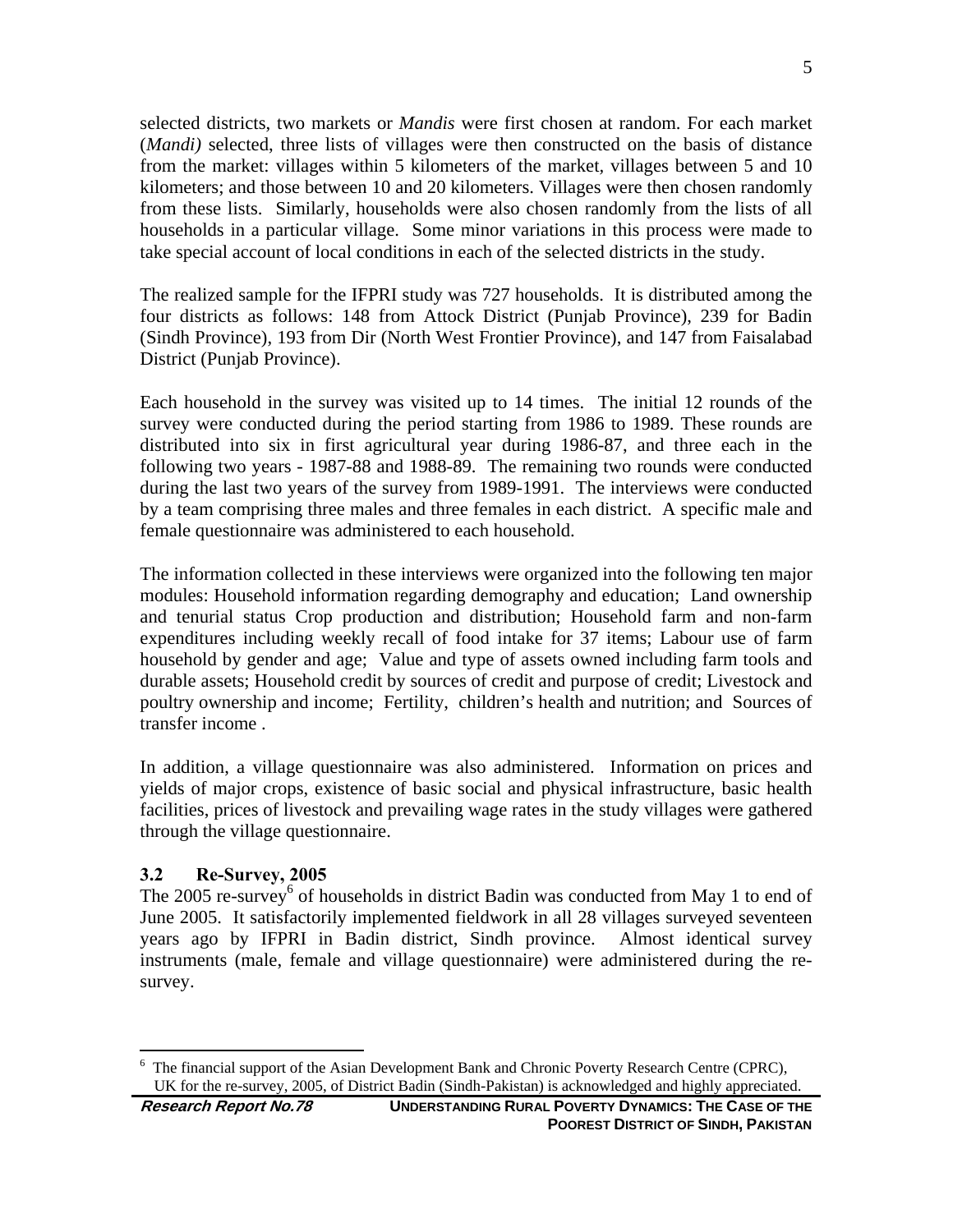A detailed information was required for reconfirmation of panel household's identity and status before starting any interview. It included reconfirmation of head of household's name, his cast and an idea of present family size. If there was a marked difference in the two periods, then additional questions were asked about increased or missing numbers in a family. After confirming the status of the original household, questions were asked to update information on the household head i.e. whether the original head of household is alive or not. It followed, then, to ask whether the members of the household were still living together as before or whether some members were living separately and had started their own independent life. In cases where 'new households' were formed from the 'original' panel household, then details of their present location, and the head of household was also collected.

Table 3.1 and 3.2, provide summary information for the interviews completed during the re-survey of 2005. These tables show that 95 percent households were traced and interviewed during the re-survey (96 percent from 'Taluka'<sup>7</sup> Badin and 93 percent from 'Taluka' Golarchi). About 5 percent of households either migrated, or refused to be interviewed. Moreover, the head was alive in 147 out of 226 panel households (about 65 percent). In 'successor' category, although family members are living together as before, the head has expired and now the new head is the eldest member of the family. About 20 percent (44 households) were in this category (Table 3.2). The 'split' category consists of two types of households. One, the panel head of household is alive; however, there is a 'split' in the family. In these cases 'new households' from this panel are also selected for the interview in addition to the original households. The original panel member is retained as 'same' household, whereas, split members from this, one or more than one, are treated as 'new households.' The second type of households in 'split' category are those where 'original head of panel household' had died, and his family has also 'split' into two or more than two 'new households.' There were 35 households (15 percent) in the 'split' category.

| $TABLE - 3.1$<br><b>SUMMARY OF INTERVIEWS IN RE-SURVEY 2005</b> |                               |                    |                                       |                   |                   |
|-----------------------------------------------------------------|-------------------------------|--------------------|---------------------------------------|-------------------|-------------------|
| $Re-Survey 2005$                                                |                               |                    |                                       |                   |                   |
|                                                                 | <b>TFPRI</b><br><b>Sample</b> |                    | <b>Panel Households</b><br><b>New</b> |                   | <b>Total</b>      |
|                                                                 | 1986-91                       | <b>Interviewed</b> | <b>Not</b><br><b>Interviewed</b>      | <b>Households</b> | <b>Interviews</b> |
| <b>Badin District</b>                                           | 239                           | 226                | 13                                    | 45                | 271               |
| 'Taulka' Badin                                                  | 134                           | 128                | 6                                     | 28                | 156               |
| 'Taulka' Golarchi                                               | 105                           | 98                 |                                       | 17                | 115               |

 $\overline{a}$  $7$  'Taluka' is sub-district administrative unit.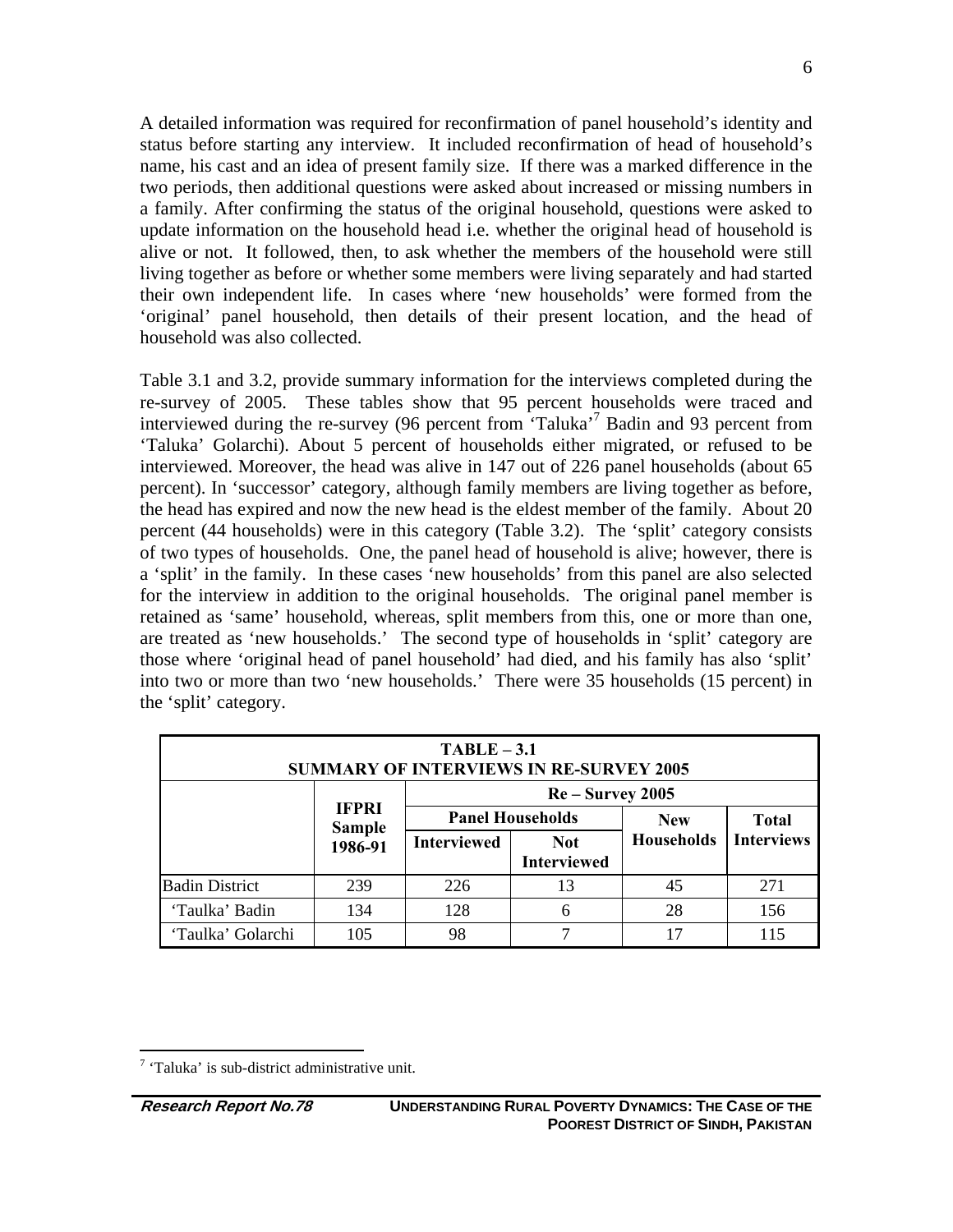| $TABLE-3.2$<br><b>CATEGORIES OF PANEL HOUSEHOLDS INTERVIEWED IN 2005</b> |     |     |    |    |  |  |
|--------------------------------------------------------------------------|-----|-----|----|----|--|--|
| <b>SUCCESSOR</b><br><b>SPLIT</b><br><b>SAME</b><br>Total                 |     |     |    |    |  |  |
| <b>Badin District</b>                                                    | 226 | 147 |    | 35 |  |  |
| 'Taulka' Badin                                                           | 128 | 82  | דר |    |  |  |
| 'Taulka' Golarchi                                                        |     |     |    |    |  |  |

To ensure consistency between the two surveys, additional training for data collection methods was obtained from personnel<sup>8</sup> who conducted the baseline survey by the Applied Economics Research Centre (AERC), University of Karachi. The main purpose of this training was to get orientation for the baseline survey and methods used for data collection.

### **4. THE PROFILE OF CHANGES**

A long interval between the two surveys provides a rare opportunity to analyze changes for cropping pattern, yields, occupational structure and social changes for the sample. Following subsections, based on household surveys by  $I\!F\!PRI<sup>9</sup>$  (1988), and re-survey (2005), evaluate these changes.

#### **4.1 Changes in Crop Cultivation**

Table 4.1 furnishes information about cropping pattern<sup>10</sup> in the area. Main crops for *Kharif* are rice, sugarcane and cotton, whereas, for *Rabi* are wheat, barley and sunflower.

Three main changes are visible in Rabi crop cultivation. First, area under wheat has increased significantly from 16 percent to 27 percent with on average 4 percent annual growth. Second, there is an emergence of a new cash crop (sunflower) in the area. Third, area under barley cultivation has declined drastically from 17 percent in 1988 to only 8 percent in 2005. Fourth, there is a significant decline in fallow land, from 43 percent in 1988 to 8 percent in 2005.

<sup>&</sup>lt;sup>8</sup> The services of one supervisor of IFPRI survey – 1988 were also hired for field enumeration. Valuable input provided by Mr. Shafi Ahmad of AERC is highly acknowledged. He remained in the field during the re-survey and helped out in identification of household and in interpretation of question of different modules.

<sup>9</sup> Although IFPRI data is available from 1986/87 to 1990/91, the period from 1987 to 1988 is chosen to compare with re-survey of 2005, for the analysis in this paper. Both survey years: 2005 as well as 1988 were good harvest years, according to household perceptions.

 $10$  Agricultural year (starting from May) in Pakistan is divided into two main seasons' Kharif' (monsoon) and 'Rabi' (winter). Agricultural information were collected from May 1987 to April 1988 for the baseline survey. Similarly, survey year 2005 refers to the period from May 2004 to May 2005.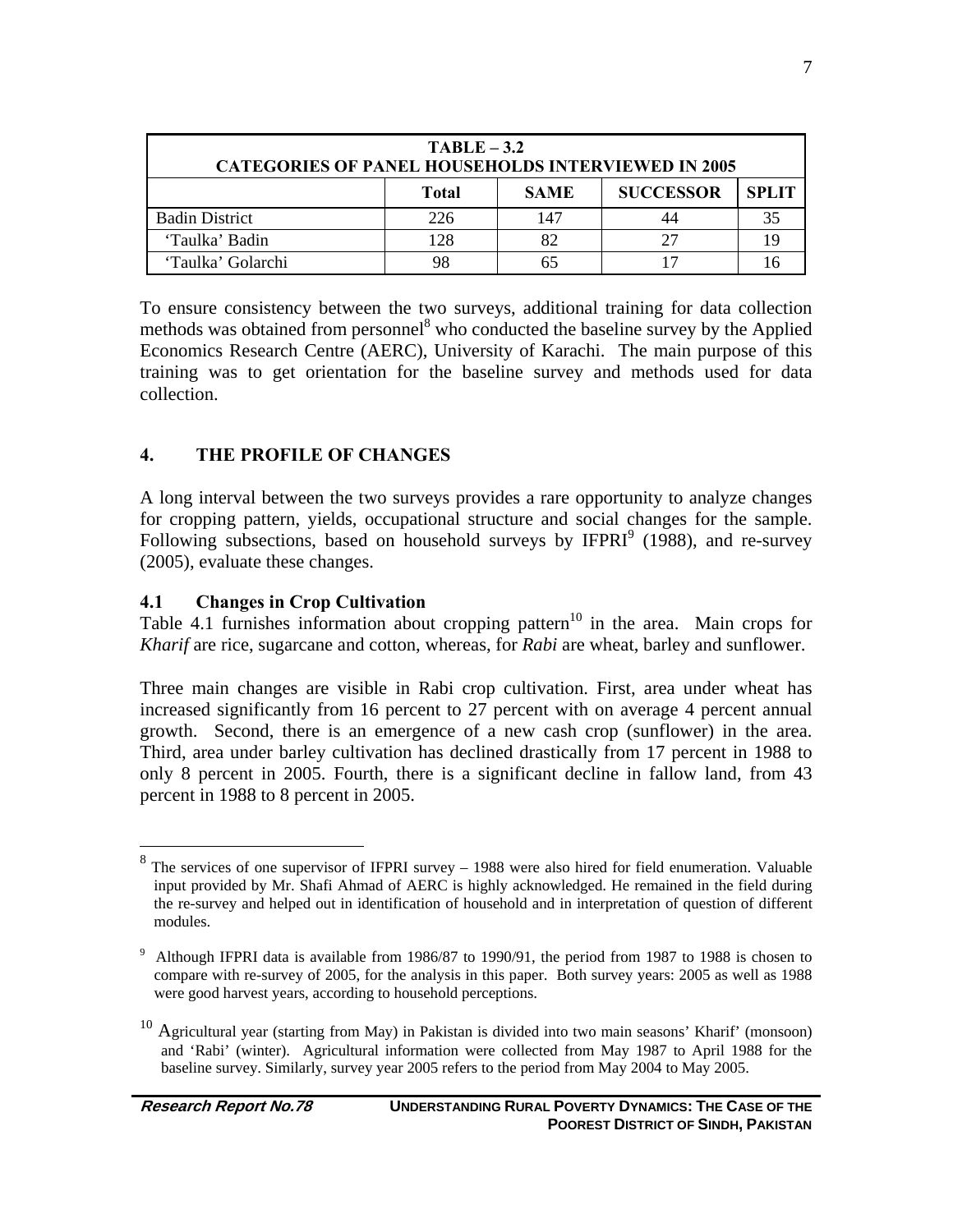In the Kharif season, rice remains a dominant crop with its cultivation increasing from 47 percent to 59 percent over the period of study. Second, the cultivation for minor cash crops like, *hurbo*, chilli and oil seeds has increased. A main reason for the increased preference for oil seeds is the low water requirement of the crop and high market demand in the area. Area under cultivation of sugarcane, an annual crop, has declined from 24 percent in 1988 to 15 percent in 2005. There has been a negative annual growth rate at -2 percent for sugarcane in the area.

| $TABLE - 4.1$<br><b>CROPPING PATTERNS</b><br>[Area under crop as a percentage of total cultivated area] |                |                |  |  |
|---------------------------------------------------------------------------------------------------------|----------------|----------------|--|--|
|                                                                                                         | 1988           | 2005           |  |  |
| <b>RABI SEASON</b>                                                                                      |                |                |  |  |
| Wheat                                                                                                   | 16             | 27             |  |  |
| <b>Barley</b>                                                                                           | 17             | 8              |  |  |
| Pulses                                                                                                  | $\overline{4}$ | $\Omega$       |  |  |
| Sunflower                                                                                               | $\Omega$       | 27             |  |  |
| Vegetables and Spices (e.g. Onions)                                                                     | 9              | $\overline{2}$ |  |  |
| Fodder                                                                                                  | 11             | 10             |  |  |
| Sugarcane (annual crop)                                                                                 | $\Omega$       | 19             |  |  |
| <b>Fallow Land</b>                                                                                      | 43             | 8              |  |  |
| Total                                                                                                   | 100            | 100            |  |  |
| <b>KHARIF SEASON</b>                                                                                    |                |                |  |  |
| Rice (Irri)                                                                                             | 47             | 59             |  |  |
| Sugarcane (annual crop)                                                                                 | 24             | 12             |  |  |
| Minor Cash Crops (or example, janter, chilli and hurbo)                                                 | $\theta$       | 14             |  |  |
| Oil Seeds (canola and torio)                                                                            | $\theta$       | $\overline{7}$ |  |  |
| Vegetable and Other Minor Food Crops                                                                    | 7              | $\overline{4}$ |  |  |
| Fodder                                                                                                  | 8              | 1              |  |  |
| <b>Fallow Land</b>                                                                                      | 14             | $\overline{4}$ |  |  |
| Total                                                                                                   | 100            | 100            |  |  |
| Source: IFPRI household survey: 1987/8 and Re-survey IFPRI household: 2005.                             |                |                |  |  |

Some explanations for the major changes in the area are in order. First, it seems that farmers in the area have a preference for traditional food crops like wheat and rice, which has continued and increased over the period. Second is the explanation for the rise in sunflower at the cost of sugarcane (most profitable crop) cultivation. Farmers reported two reasons: sugarcane cultivation requires intensive and constant water availability all round the year. Second, prices are affected by the uncertainty in government policy over the past few years. The district is facing severe water shortage. It was also informed that there is no clear and consistent policy for price and payment and purchase of sugarcane. For instance, price for the crop is not announced in advance and there is high uncertainty regarding the price until the last moment. Similarly, payments for the crop sold are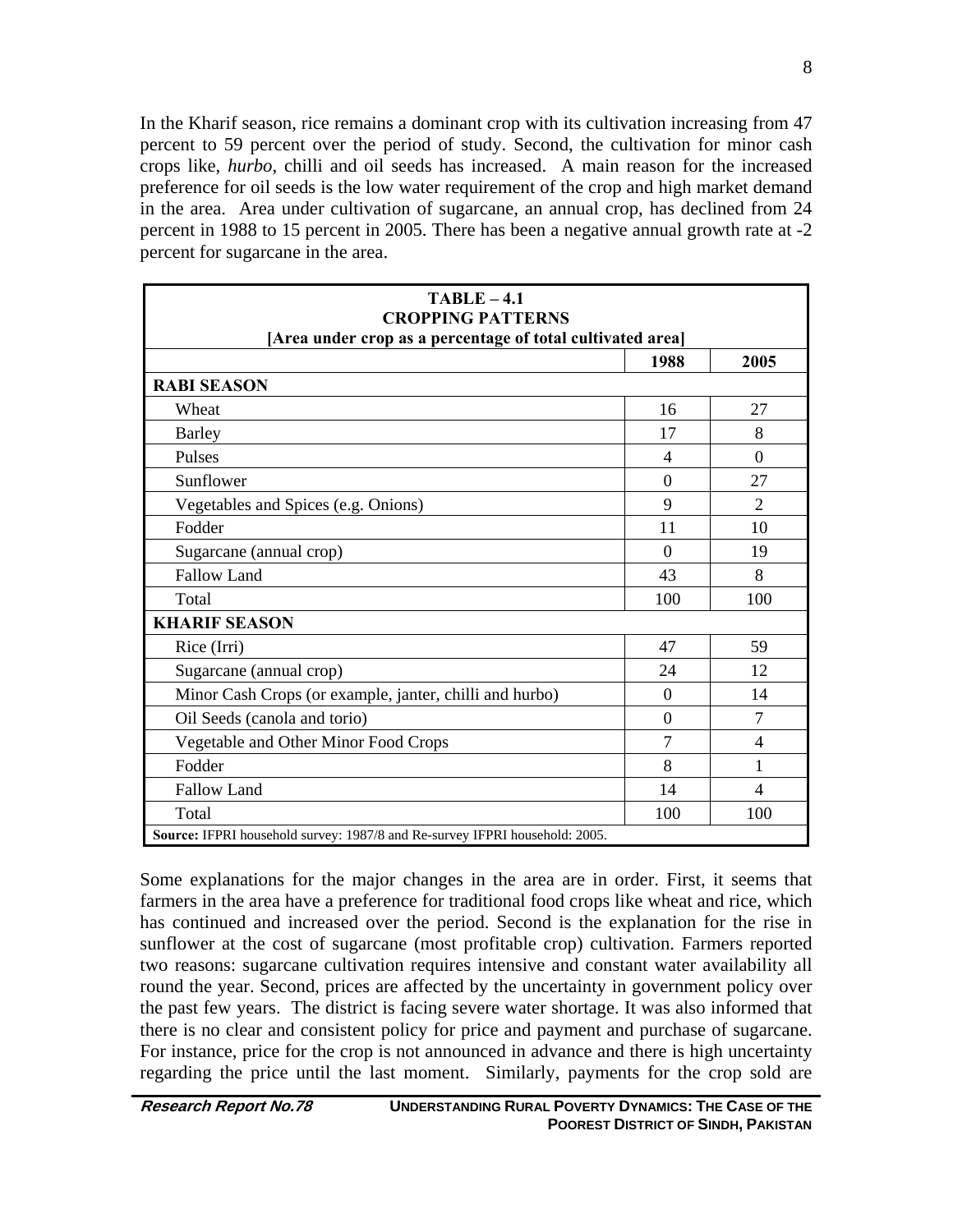delayed for months at the sugar mills. All these factors make sugarcane uneconomical for cultivation in the area. In comparison to sugarcane, farmers find sunflower to be a more economical crop since it requires comparatively less water, its crop duration is shorter and is easier to sell with no hindrances in receiving crop payment. Due to this popular view, sunflower is fast replacing sugarcane in the area.

Third point which merits mention is the mysterious decline in fallow land for the Rabi season. Apparently, the water shortage and decline in fallow land may seem to be in contradiction. One possible explanation for this might be that since the overall increase for sunflower is higher than the decline in sugarcane, so increased area under sunflower is also being utilized from the fallow land. Also, the increased area under wheat was also previously fallow land. In case of sunflower, this explanation makes sense as sunflower does not require much water. However, in the case of wheat, which requires water at least three to four times in a season, further qualification is needed.

#### **4.2 Changes in Land Ownership and Household Tenurial Status**

Table 4.2 reports information about household tenurial status for both survey periods. Marked changes are observed in the status of household during the period. Following are some noticeable observations.

| $TABLE - 4.2$<br><b>HOUSEHOLD TENURIAL STATUS</b>                                  |    |    |  |  |  |  |
|------------------------------------------------------------------------------------|----|----|--|--|--|--|
| 2005<br>1988<br><b>Type of Household</b>                                           |    |    |  |  |  |  |
| Landless                                                                           | 6  | 15 |  |  |  |  |
| <b>Owner-cum Tenant</b>                                                            | 25 | 15 |  |  |  |  |
| Tenant                                                                             | 35 | 21 |  |  |  |  |
| <b>Self Cultivated</b>                                                             | 26 | 27 |  |  |  |  |
| Absentee Landlord                                                                  | 8  | 21 |  |  |  |  |
| Total<br>100<br>100                                                                |    |    |  |  |  |  |
| <b>Source:</b> IFPRI household survey: 1987/8 and Re-survey IFPRI household: 2005. |    |    |  |  |  |  |

The percent share of landless households<sup>11</sup> has increased from 6 to 15 percent during 1988 to 2005, showing a sharp increase in the last seventeen years. The number of households who were tenants or owner cum tenants has declined visibly during the same period. An increase is observed in those households who own land, cultivate their own

 $\overline{a}$ <sup>11</sup> Landless households are those households who do not own land or rent any land for sharecropping or on a fixed rent. 'Owner-cum-Tenant' (OCT) are those farmers who own their land and also sharecrop on other's land as well. Tenants are those households who do not own any land and cultivate land on tenancy arrangements. These includes the arrangement of one forth and half basis. In typical tenurial arrangements, if it is for one forth, the tenant will provide labor input for different farm activities, whereas, the landowner bears full costs of machinery, fertilizers and seeds. In some cases, it was reported that the tenant bears costs for seeds in case of newly emerging cash crop of sunflower in the area. Self-cultivators are those households who own and cultivate their own farms/land. Absentee households are those landowners who own land, however, lease out total land on sharecropping on different arrangements to others. Except few cases, all were living in the same villages.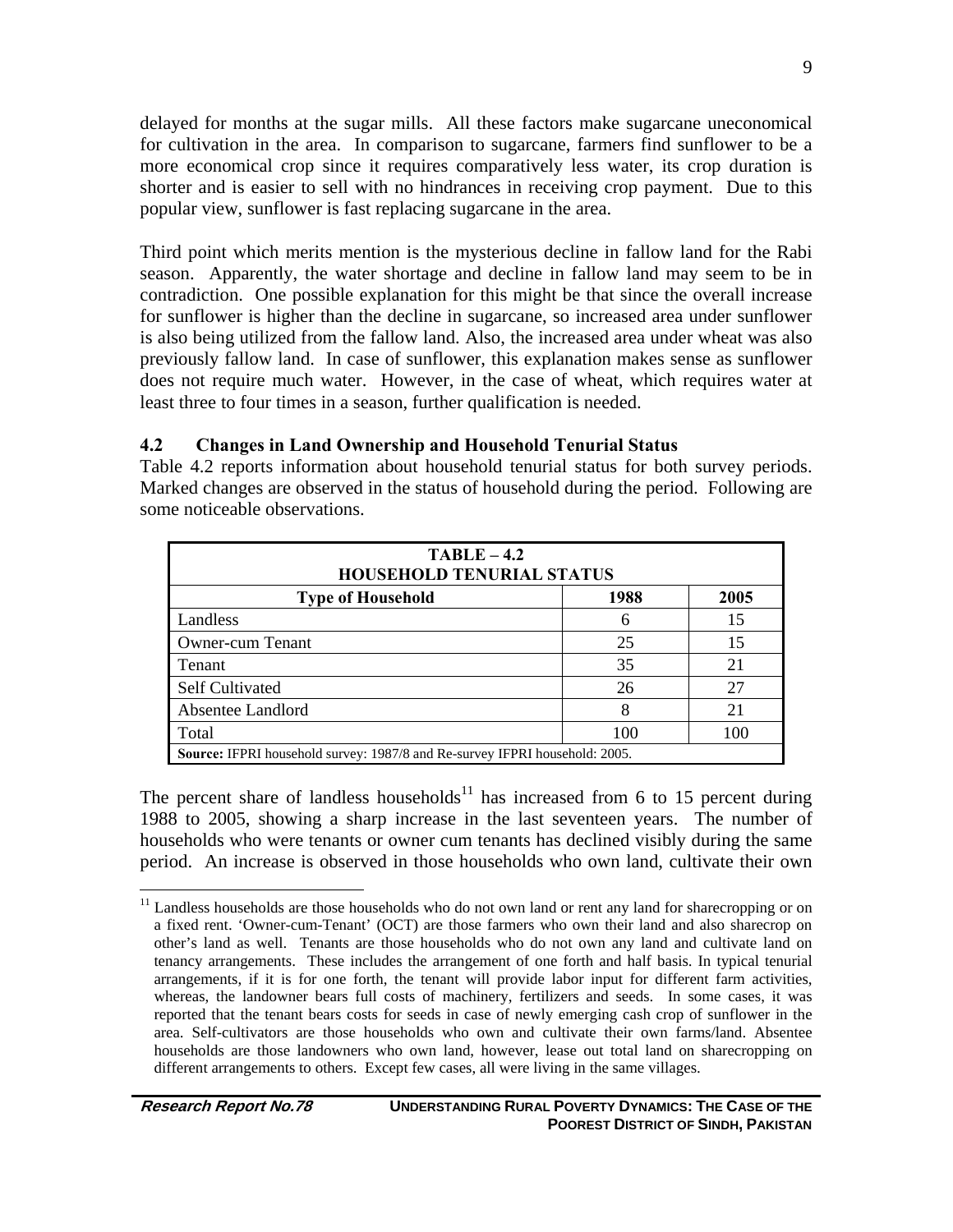land or lease out land in different arrangements. Some explanations are offered for these marked variations from field interviews.

There was a consensus in the field regarding the increase in the costs of agricultural inputs and lower returns from output. Moreover, there was a drought during the last five years in many villages in the study area and farmers indicated severe water shortage. This situation has adversely affected the farming community. Changes were also seen in the mechanism for sharing costs of inputs under tenancy arrangements. Some tenants argued that ten to fifteen years ago, the cost of seed for cash crops like sugarcane was borne by landowner for the one-forth tenancy arrangement. However, now the landowners are no longer ready to bear the cost of seed for sugarcane and sunflower. These are the only cash crops, according to tenants, which provide some opportunity for net income at the end of the season. In addition, cost of harvesting of these crops is also demanded of the onefourth from tenant. It was, therefore, reported that tenancy is no more a profitable practice. Finally, the uncertainty of water and risk of damage to crop due to nonavailability of water on time is also an important factor of increase in landlessness and decrease in tenancy.

#### **4.3 Changes in Operational Land Holdings**

Table 4.3 reports the average magnitude of operational land holdings by different categories of farmers. Based on the above (section 4.2) arguments and facts, it is plausible to expect a marked decline in the land holding. The table indicates that average land holding has declined for all three categories. The rate of decline is almost the same for self-cultivators and owner-cum tenant, 14.6 acres to 8 acres and 14.1 acres to 7.7 acres over the period, respectively. For the tenant, average land holding has declined from 10 to 7.4 acres during the same period.

| $TABLE - 4.3$<br><b>AVERAGE OPERATIONAL LAND HOLDINGS</b><br>[Acres] |                                                                             |  |         |  |  |  |
|----------------------------------------------------------------------|-----------------------------------------------------------------------------|--|---------|--|--|--|
| 1988<br>2005<br><b>Percent Change</b>                                |                                                                             |  |         |  |  |  |
| <b>Self Cultivators</b>                                              | 14.6                                                                        |  | $-45.2$ |  |  |  |
| $-45.4$<br>Owner-cum-Tenant<br>14.1<br>7.7                           |                                                                             |  |         |  |  |  |
| $-26.0$<br>7.4<br>10<br>Tenant                                       |                                                                             |  |         |  |  |  |
|                                                                      | Source: IFPRI household survey: 1987/8 and Re-survey IFPRI household: 2005. |  |         |  |  |  |

#### **4.4 Changes in Primary Occupation of the Head of the Household**

Changes in the structure of head of household occupation<sup>12</sup> are displayed in Table 4.4. The table indicates that the share of farming as a primary occupation has declined by 20 percent among heads of households between 1988 and 2005. Moreover, primary occupation for labor service, farm and non-farm, has increased considerably. It has

<sup>&</sup>lt;sup>12</sup>'Farmer' includes different types of tenurial status of farmers. 'Farm labour' includes labour involved in different type of farm activities, like weeding and cutting. 'Non-farm casual service' includes activities other than farm activities.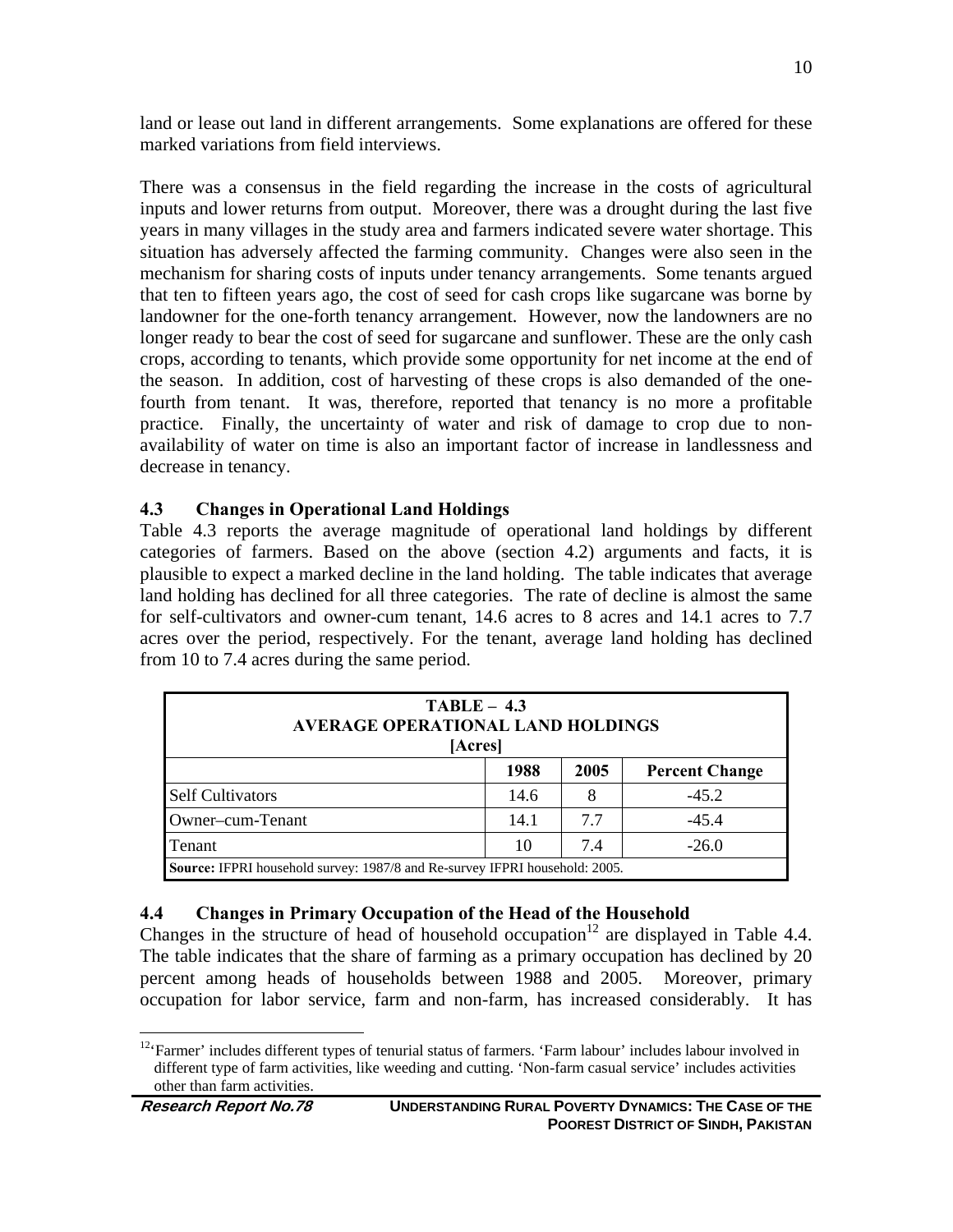| $TABLE - 4.4$<br><b>PRIMARY OCCUPATION OF HEAD OF HOUSEHOLDS</b><br>[Percentage of Household] |       |       |  |  |  |
|-----------------------------------------------------------------------------------------------|-------|-------|--|--|--|
| 1988<br>2005                                                                                  |       |       |  |  |  |
| Farmer                                                                                        | 79.17 | 61.66 |  |  |  |
| Farm Labor                                                                                    | 2.01  | 11.61 |  |  |  |
| Non-farm Casual Service                                                                       | 2.49  | 12.90 |  |  |  |
| Private Jobs                                                                                  | 3.91  | 6.92  |  |  |  |
| <b>Business</b>                                                                               | 3.43  | 0.47  |  |  |  |
| <b>Government Service</b><br>7.46<br>5.16                                                     |       |       |  |  |  |
| 1.29<br>Artisan<br>1.54                                                                       |       |       |  |  |  |
| Source: IFPRI Household Survey: 1987/8 and Re-survey IFPRI household, 2005.                   |       |       |  |  |  |

increased from 2 to 12 percent for farm labor, and from 2 to 13 percent for non-farm casual labor during the periods of study.

#### **4.5 Changes in Human Development**

Changes in education at different levels are considered important for changes in household socio-economic status and might have a possible impact on future income earnings. Table 4.5 shows changes in the rate of adult literacy and magnitude of out-ofschool children. An improvement in the rate of literacy, both for male and female is evident. The adult (10 years and above) literacy rate has increased from 27 to 39 percent over the period. Initial difference for literacy between male and female, however, has remained the same. In 1988, only 13 percent females were literate which improved to 16 percent in 2005. For males, the rate has improved from 39 to 60 percent during the same period. This gap has widened slightly over the period.

| <b>TABLE 4.5</b><br><b>HOUSEHOLD EDUCATION</b>                         |                                                                                     |      |      |      |      |      |  |
|------------------------------------------------------------------------|-------------------------------------------------------------------------------------|------|------|------|------|------|--|
| Male<br>Female<br><b>Overall</b>                                       |                                                                                     |      |      |      |      |      |  |
|                                                                        | 1988                                                                                | 2005 | 1988 | 2005 | 1988 | 2005 |  |
| 38.9<br>12.7<br>39.1<br>59.9<br>16.0<br><b>Literacy Rate</b><br>26.6   |                                                                                     |      |      |      |      |      |  |
| Out-of-School Children<br>78.0<br>39.2<br>60.5<br>48.9<br>70.4<br>84.6 |                                                                                     |      |      |      |      |      |  |
|                                                                        | <b>Source:</b> IFPRI household survey: 1987/8; and Re-survey IFPRI household: 2005. |      |      |      |      |      |  |

The magnitude of out-of-school children between the ages of 5 to 9 years has declined by 29 percentage points. Main decline, however, is among the male children. For male children, the decline is by 44 percent, whereas, for female children, it is by 28 percent. In 2005, more than 60 percent female and 39 percent male children from ages 5 to 9, remained out-of-school.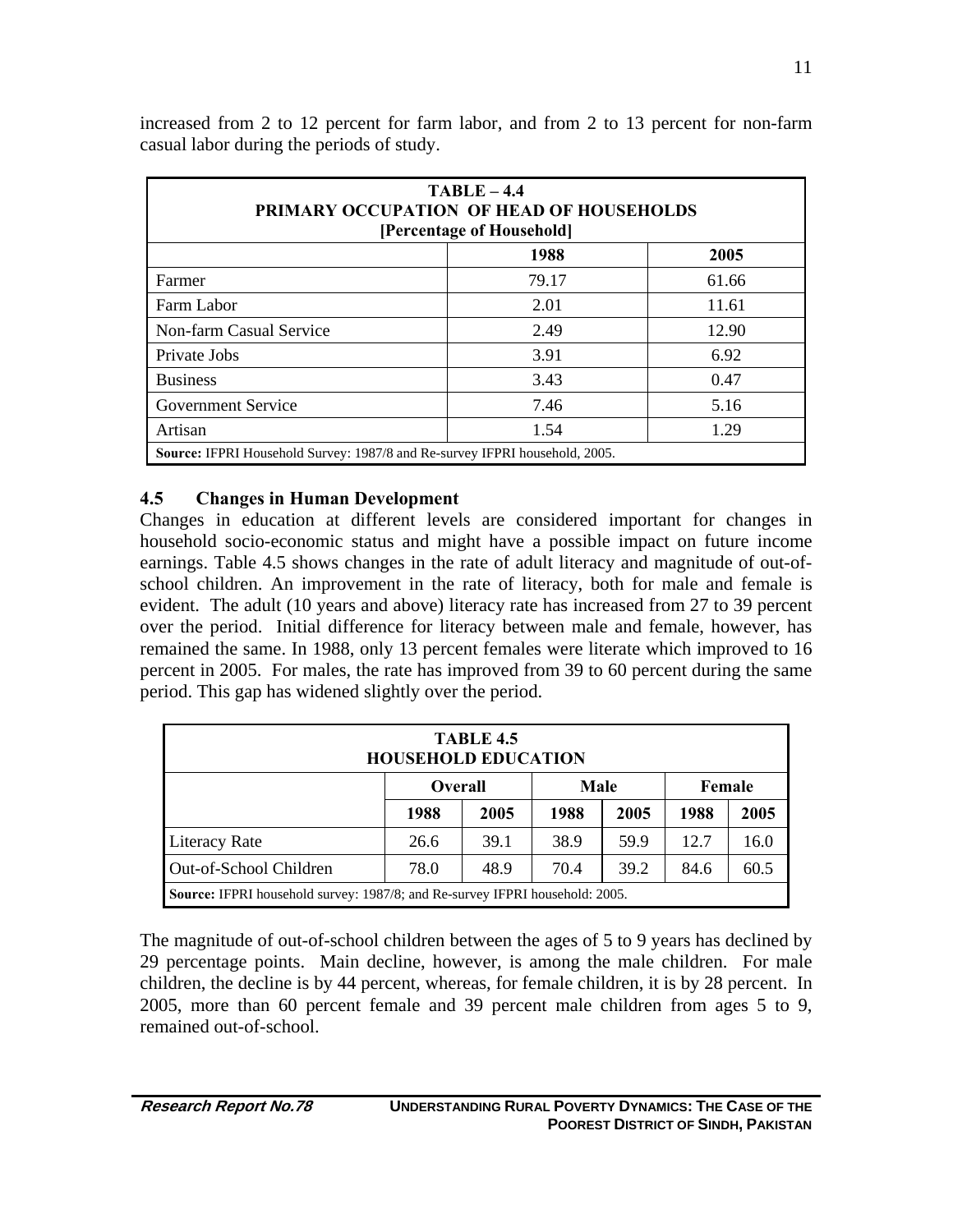### **4.6 Changes in Household Sources of Income**

To make the comparison consistent with the baseline survey, same methodology is adopted to compute sources of income for both periods. Total income is divided into following six major sources.

- Crop profit: It includes profit from all crop production including home production, crop by-products and returns to agricultural labor.
- Agricultural wages: It comprises income from agricultural labor including wages received in the form of crop, wheat and rice, which were converted into market valuation.
- Rent: It includes income received from renting out three types of sourcesmachinery and capital equipment, land at fixed rent and urban property during the last 12 months.
- Livestock: It includes income from sale of milk and dairy production plus sale of bullock traction power.
- Non-farm: Income from non-farm sources includes very diverse activities, such as income earning from primary and secondary sources including income from selfemployment, artisan activities and manufacturing and sale of handicrafts. In addition, it also includes net profit from running a business (including fish farming, cattle trading) and wages from private and government employment.
- Transfers: It includes income from remittances and other transfers, like *Zakat* and pension received during the last 12 months.

Following are some observations from Table 4.6 which display information regarding household sources<sup>13</sup> of income for baseline as well as re-survey, 2005.

| $TABLE - 4.6$<br><b>HOUSEHOLD SOURCES OF INCOME</b> |       |                              |                                                                                    |  |  |  |  |  |
|-----------------------------------------------------|-------|------------------------------|------------------------------------------------------------------------------------|--|--|--|--|--|
|                                                     |       | As a Percent of Total Income | Percentage                                                                         |  |  |  |  |  |
|                                                     | 1988  | 2005                         | Change                                                                             |  |  |  |  |  |
| Crop Profit                                         | 34.26 | 34.07                        | - 1                                                                                |  |  |  |  |  |
| Nonfarm                                             | 29.76 | 51.59                        | 73                                                                                 |  |  |  |  |  |
| Livestock                                           | 18.84 | 6.15                         | $-67$                                                                              |  |  |  |  |  |
| Rent                                                | 8.16  | 2.6                          | -68                                                                                |  |  |  |  |  |
| <b>Transfers</b>                                    | 5.04  | 1.71                         | -66                                                                                |  |  |  |  |  |
| Agricultural wages                                  | 3.94  | 3.88                         | $-2$                                                                               |  |  |  |  |  |
|                                                     |       |                              | <b>Source:</b> IFPRI household survey: 1987/8 and Re-survey IFPRI household: 2005. |  |  |  |  |  |

 $\overline{a}$ <sup>13</sup> Shares are computed after adjusting the losses.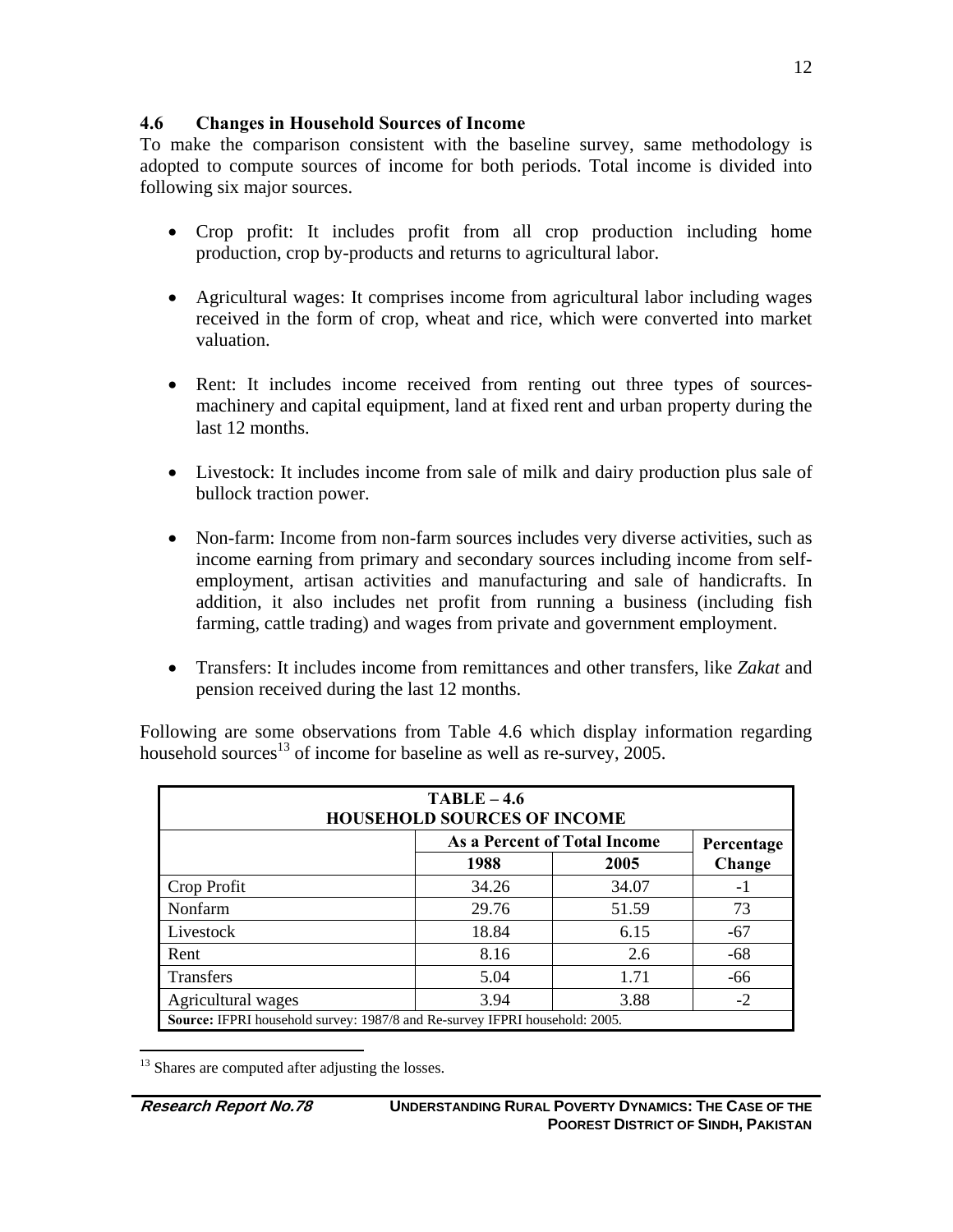The 'non-farm' source has replaced 'crop profit' as the major source of income in the sample. In 1988, the highest share in income was coming from crop profit. After 17 years in 2005, more than fifty percent of total income was from non-farm sources. The phenomenon however, was also reported by other studies as well that even farm households in Pakistan rely heavily on non-farm earnings and share for non-farm is increasing for rural households.<sup>14</sup> One important implication that might be argued is that a shift to non-farm income suggests a reconsideration of rural development strategies as a broader array of policies rather than focusing only at the agricultural sector. Income shares for livestock, rents and transfers have declined over the period. For livestock, it has declined from 19 to 6 percent, whereas for rent it has declined from 8 to 3 percent.

### **4.7 Changes in Rural Wages**

Wages for agricultural labor and for rural areas of Pakistan were reported to be high during the late 1980's. Alderman and Garcia (1993), argue that wages in rural Pakistan, in terms of purchasing power of the amount of wheat that agricultural laborers could purchase, were higher than neighboring countries during the late eighties in the country. Information from the field based on community questionnaire, 2005, reveals that purchasing power of labor from daily wages has declined over the period. In 1988, an agricultural laborer was able to purchase above 9 kilograms of wheat flour from his daily wage income, whereas in 2005, a laborer in these areas was able to buy only 7 kilograms of wheat. This indicates a decline in the purchasing power of rural labor, between 1988 and  $2005<sup>15</sup>$ . An explanation for this decline may be a meager increase in productivity and a lack of minimum wage rate policy.

#### **4.8 Changes in Household Income**

Table 4.7 displays information regarding household income<sup>16</sup> for both survey periods. The table clearly indicates a decline in  $\text{real}^{17}$  income during the period of analysis. According to the table, average real per capita monthly income for sample households has declined by 23 percent, while a decline of 24 percent is computed in terms of Adult Equivalent Unit  $(AEU)$ .<sup>18</sup>

 $14$  For a discussion on this, see Alderman and Garcia (1993).

<sup>&</sup>lt;sup>15</sup> Other studies also indicated declining trend in rural wages in the country. See for example, SPDC (2000) and Malik (2005).

<sup>&</sup>lt;sup>16</sup>Almost identical survey instruments and same methodology (IFPRI baseline survey) is applied to ensure consistency in computing income for 2005.

<sup>&</sup>lt;sup>17</sup> Nominal income is converted into real by applying GDP deflator for agriculture sector (a factor of 3.5 for the period of analysis).

<sup>&</sup>lt;sup>18</sup> The equivalent scale is based on World Health Organization (WHO) recommended equivalent scale as quoted in McCulloch and Baulch (2000).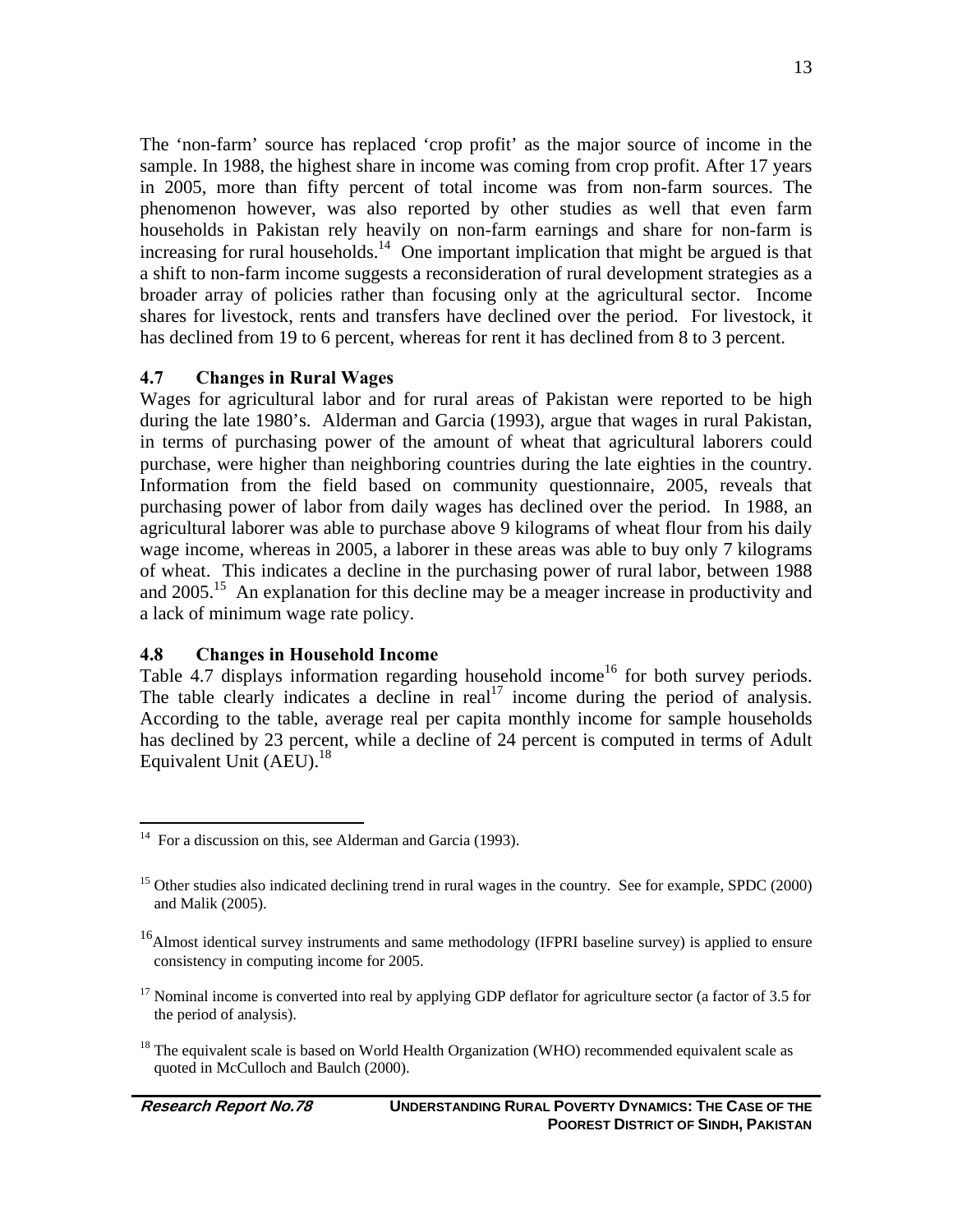It is difficult to comment that how much of this decline can be explained either by changes in real prices of crops, decline in real wages or shocks across villages in study area. Similar concerns may also arise by considering how much decline/changes in real income and expenditures are due to measurement error or response error. Nevertheless, this decline

| TABLE 4.7<br><b>MONTHLY HOUSEHOLD INCOME</b>                                          |      |      |                   |  |  |
|---------------------------------------------------------------------------------------|------|------|-------------------|--|--|
|                                                                                       | 1988 | 2005 | Percent<br>Change |  |  |
| Per Capita Income (Nominal)                                                           | 267  | 720  | 70                |  |  |
| Per Capita Income (Real)                                                              |      | 206  | $-23$             |  |  |
| Per Adult Equivalent Unit<br>(Nominal)                                                | 329  | 873  | 65                |  |  |
| Per Adult Equivalent Unit (Real)<br>249<br>$-24$                                      |      |      |                   |  |  |
| <b>Source: IFPRI</b> household survey: 1987/8 and Re-survey IFPRI<br>household: 2005. |      |      |                   |  |  |

raises important questions for sustained growth in the economy in general and composition of agricultural growth in particular.

#### **5. THE DYNAMICS OF POVERTY STATUS**

It is perhaps not straightforward to get a reasonable poverty line for inter-temporal poverty comparison.19 One possibility in case of Pakistan is to use the official poverty line: Rs878.64 per capita per month for 2004-05. However, it is only available at national level, not separately for rural and urban areas. Moreover, in the absence of any appropriate price index<sup>20</sup> for rural areas, it is also not recommended to use it for 1987-88 after deflating. It is, therefore, decided to use the poverty lines for 1988 and 2005, as estimated by Jamal (2002, 2007). He applied consistent methodology for defining and computing national and regional poverty lines and poverty incidences. These poverty lines are estimated using household surveys for respective periods. The absolute poverty line adopted for the present analysis is: Rs225 per capita per month for baseline period,

1987-8; and Rs778 per capita per month for 2004-5.

Table 5.1 reports the estimates of poverty incidence in panel<sup>21</sup> sample households for both survey periods. According to the table, 55 percent households were below the poverty

| $TABLE - 5.1$<br><b>HOUSEHOLD POVERTY STATUS - 2005 V/S 1988</b><br>[Percentage of Households below the Absolute Poverty Lines] |                                              |               |      |  |  |
|---------------------------------------------------------------------------------------------------------------------------------|----------------------------------------------|---------------|------|--|--|
|                                                                                                                                 | <b>Total</b><br><b>Poverty Status - 2005</b> |               |      |  |  |
|                                                                                                                                 | Poor                                         | $\frac{0}{0}$ |      |  |  |
| <b>Poverty Status - 1988</b>                                                                                                    |                                              |               |      |  |  |
| Poor                                                                                                                            | 41.4                                         | 14.0          | 55.4 |  |  |
| Non-Poor                                                                                                                        | 29.3                                         | 15.3          | 44.6 |  |  |
| Overall                                                                                                                         | 70.7                                         | 29.3          |      |  |  |

<sup>&</sup>lt;sup>19</sup> For discussion on various issues, see Deaton, A. (2004). Various issues related to the selection of poverty line and inter-temporal comparison of poverty in Pakistan are discussed in ODI (2002), and Gazder (1999).

<sup>&</sup>lt;sup>20</sup> Consumer Price Index (CPI) in Pakistan has no or inadequate coverage of price changes in rural areas and many researcher and institutions has raised serious concerns for its appropriateness to gauge rural inflation.

 $21$  Four households were dropped due to some missing information. Therefore, analysis below is based on 222 panel households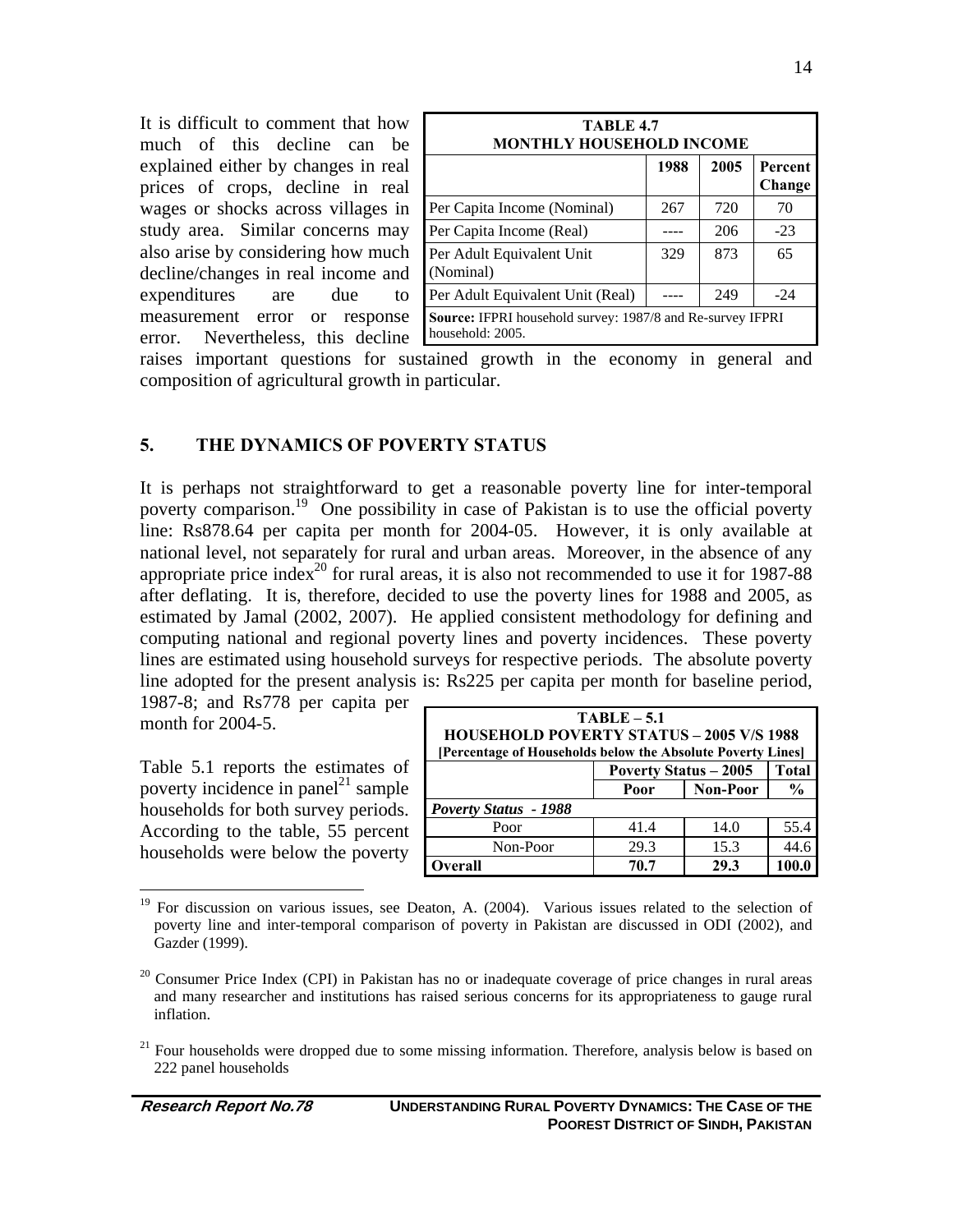line during 1988. The percentage of poor households in the re-survey year shows a marked increase. According to the estimates, nearly 70 percent of household were poor in 2005.

Table 5.2 summarizes the changes in poverty status during 1988-2005, on the basis of absolute poverty lines. Households are classified into four categories according to the poverty cut-off points for both periods as show in Table 5.1. 'Never Poor' and 'Chronic Poor' categories indicate the percentage of immobile households which remained stagnant in their position. The other two categories

| $TABLE - 5.2$<br><b>HOUSEHOLD MOBILITY OF POVERTY STATUS</b><br>$[1988 - 2005]$<br>[According to Absolute Poverty Lines] |               |  |  |  |
|--------------------------------------------------------------------------------------------------------------------------|---------------|--|--|--|
| <b>Mobility Status</b>                                                                                                   | $\frac{0}{0}$ |  |  |  |
| Never Poor (Household not Poor in both periods)                                                                          | 15.3          |  |  |  |
| Ascending Households (Households Moving out<br>of Poverty)                                                               | 14.0          |  |  |  |
| Descending Households (Households Moving<br>into Poverty)                                                                | 29.3          |  |  |  |
| Chronic Poor (Poor Households in both periods)                                                                           | 41            |  |  |  |

consist of ascending households (upward mobility – poor in 1988 and not-poor in 2005) and descending households (downward mobility – not-poor in 1988 and poor in 2005). The table indicates that percentage of poverty persistence is about 41 percent, while according to the absolute poverty lines, the percentage of 'never poor' households in both periods is only 14 percent.

Alternatively, a relative income distribution or relative poverty is also used for sketching poverty dynamics. Table 5.3 furnishes household distribution according to per capita income quartiles for both periods. Inter-temporal income quartile matrix indicates a lot of mobility. It is estimated that about 31 percent households remained in the same quartile during 1988- 2005, while 35 percent moved up in upper quartiles.

Assuming households in the two lowest quartiles (lowest 50 percent in terms of per capita) were poor in the baseline survey of 1988, per capita income cutoff point is computed for 1988. This cutoff point is inflated using Agriculture GDP deflator to ascertain minimum per capita income requirement for 2005, to escape from poverty. On

| $TABLE - 5.3$<br><b>HOUSEHOLD RELATIVE INCOME STATUS</b><br>[2005 V/S 1988]<br>[Percentage of Households in Per Capita Income Quartiles] |     |                         |     |     |  |  |
|------------------------------------------------------------------------------------------------------------------------------------------|-----|-------------------------|-----|-----|--|--|
|                                                                                                                                          |     | <b>Ouartiles – 2005</b> |     |     |  |  |
| <b>First</b><br>Forth<br><b>Third</b><br><b>Second</b><br>[Poorest]<br>[Richest]                                                         |     |                         |     |     |  |  |
| Ouartiles – 1988                                                                                                                         |     |                         |     |     |  |  |
| First                                                                                                                                    | 8.1 | 6.8                     | 6.3 | 3.2 |  |  |
| Second                                                                                                                                   | 5.9 | 4.5                     | 7.7 | 7.2 |  |  |
| Third                                                                                                                                    | 5.9 | 8.6                     | 7.2 | 3.6 |  |  |
| 5.0<br>4.1<br>10.9<br>Forth<br>5.0                                                                                                       |     |                         |     |     |  |  |
| 24.9<br>24.9<br>25.3<br>24.9<br>Total                                                                                                    |     |                         |     |     |  |  |

| $Table - 5.4$<br>Relative Mobility of Poverty Status [1988 – 2005]<br>[According to Two Lowest Per Capita Income Quartiles] |               |  |  |
|-----------------------------------------------------------------------------------------------------------------------------|---------------|--|--|
| <b>Mobility Status</b>                                                                                                      | $\frac{0}{0}$ |  |  |
| Never Poor (Household not Poor in both periods)                                                                             | 18.0          |  |  |
| Ascending Households (Households Moving out of<br>Poverty)                                                                  | 14.9          |  |  |
| Descending Households (Households Moving into<br>Poverty)                                                                   | 32.4          |  |  |
| Chronic Poor (Poor Households in both periods)                                                                              | 34.7          |  |  |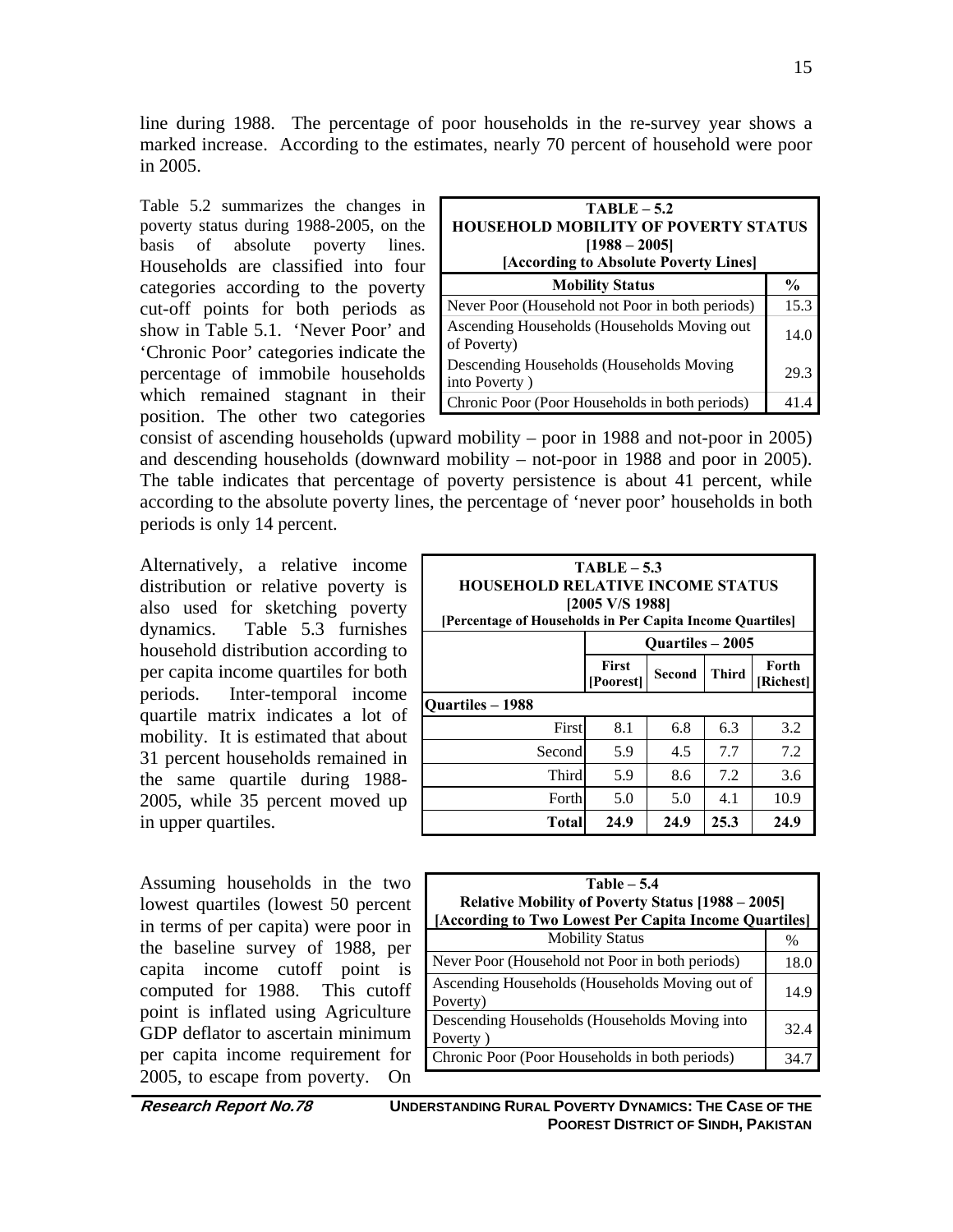the basis of these cutoffs, relative inter-temporal transition matrix is prepared. The estimates are reported in Table 5.4.

The table narrates that about 35 percent households as chronic poor (remained poor), while 18 percent households remained above the poverty line in both periods. Moreover, 32 percent households have fallen into poverty, while the estimated percentage of households which escaped from poverty is about 15. The classification of households in terms of relative poverty mobility, described in Table 5.4, will be further used in the following section to statistically evaluate the determinants of poverty dynamics.

## **6. THE DETERMINANTS**

## **6.1 Estimation Techniques**

A number of different approaches have been used to understand the factors associated with poverty dynamics in a multi-variate econometric setting. Two widely referred approaches are replicated for this study to ascertain the determinants of poverty status.

Following Woolard and Klasen (2004), factors influencing the change in household living standard are modeled with change in household income. Consequently, the dependent variable is change in the real adult equivalent household income during the period from 1988 and 2005. The first-difference variables (regressors) include changes in demography, human and physical capital, income compositions, variables related to major agricultural activities and characteristics of head of household.

The advantage of this approach is that it is not sensitive to the level at which the poverty line is set. Moreover, it avoids loss of a substantial amount of information about the household living standards by using a continuous (household income) dependent variable as against discrete (poor and not-poor) dependent variable.

The discrete dependent variable approach to measure dynamics of poverty is also widely used by researchers working on economic and poverty mobility. Besides, its disadvantage of losing information, it helps to understand the relative influence of different household characteristics on its poverty status (poor, not-poor, chronic poor, ascending and descending). For this study, sequential logit and multinomial logit models are estimated with household characteristics. In sequential probil or logit<sup>22</sup> models, first household poverty status (poor or non-poor) in the earlier period is ascertained and the

 $^{22}$ In principle, one should use logit if one assumes the categorical dependent reflects an underlying qualitative variable (hence logit uses the binomial distribution), and use probit if one assumes the dependent reflects an underlying quantitative variable (hence probit uses the cumulative normal distribution). In practice, these alternative assumptions rarely make a difference in the conclusions, which will be the same for both logit and probit under most circumstances. Prime among these circumstances is the fact that logit regression is better if there is a heavy concentration of cases in the tails of the distributions.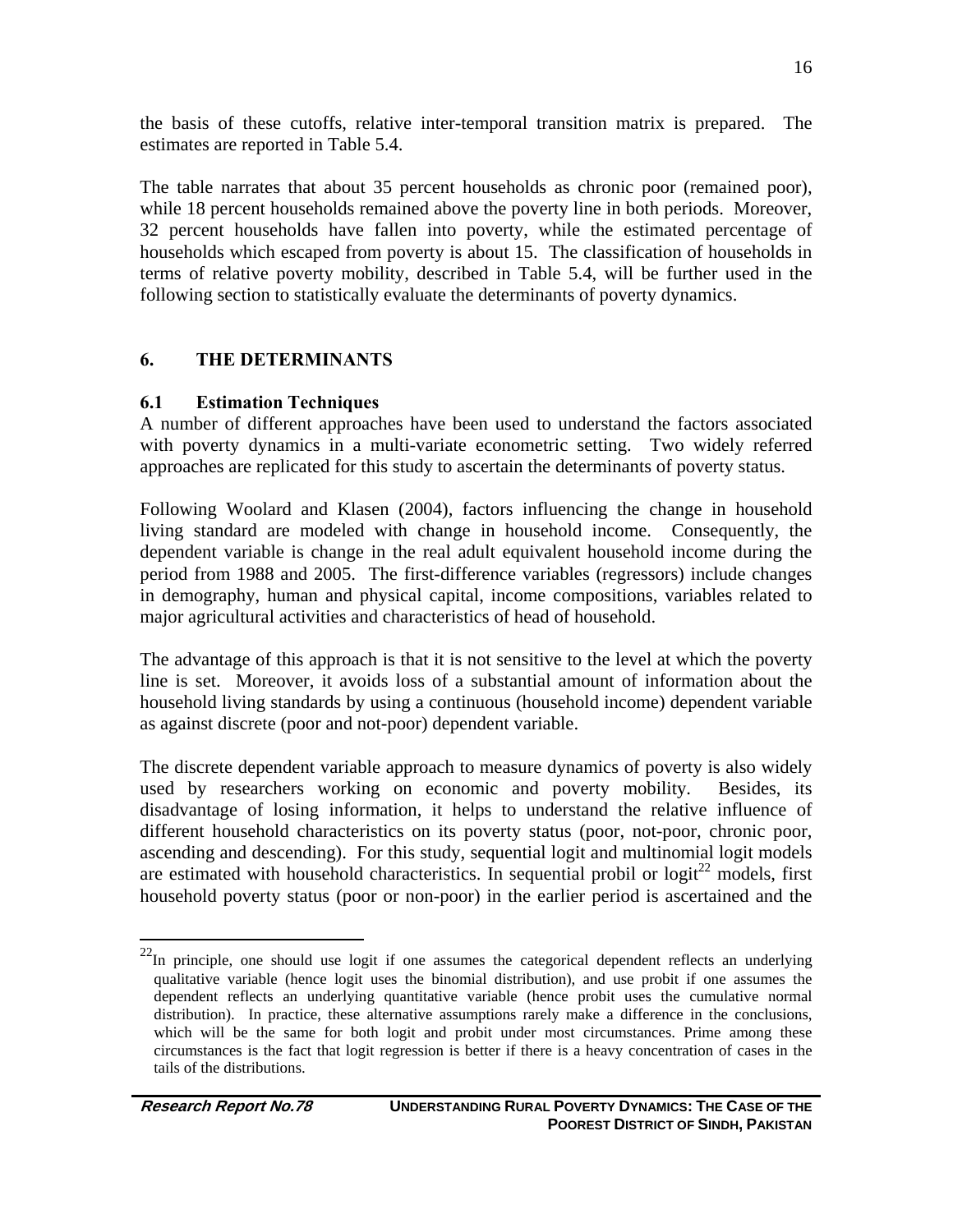second step models for each group separately the factors associated with the same household being poor or not in the second period (Lawson et al,  $2006^{23}$ .

The specific variables considered for potentials drivers of escape from and descent into poverty include: demography (family size and dependency ratio), head<sup>24</sup> of household characteristics (age, education, primary occupation), human development level of household (primary and secondary enrollment), land ownership, household assets score<sup>25</sup> composition of income from various sources, and crop related information (operation land, number of crops in each season, seasonal crop area and major crops).

### **6.2 Estimated Results**

The average values of household characteristics are displayed in the Appendix (Table A1.1 and Table A1.2) for 'Ascending,' 'Descending,' 'Chronic' and 'Never Poor' household categories. Marked differences are evident in family size, dependency ratio, land and asset ownership and income sources among never poor versus chronic poor and ascending versus descending categories. The two groups (ascending and descending) were also statistically tested in terms of change (first difference) in important variables. In the Appendix, Table A2 reports the t-values, which if significant, reject the hypothesis of no difference in change between these two categories during 1988-2005. It is evident from the table that t-statistics are significant for dependence ratio, primary enrollment, household assets, operating land and cultivated area.

Various specifications are used to determine factors affecting change in household wellbeing. There were essentially two considerations. First, to test the relevance of human development (primary and secondary enrollments) variables in affecting change in household income. Second, whether income in earlier period is sufficient to capture the initial condition of households or other variables (demography and household assets) should be incorporated to capture the economic environment of household in the initial period. On the basis of F-statistics, it is concluded that change in primary and secondary enrollments are statistically not relevant in predicting change in household income. Further, inclusion of demography and land ownership for the base year yielded a better fit.

<sup>1</sup>  $^{23}$  Lawson et al., (2006), used sequential porbit instead of logit. However, a logit specification is preferred for this study.

 $24$  Spouse education is also considered but not found significant across various categories of households.

 $25$  A constant 1 is assigned to each of the assets owned by the household, and the assets score is obtained by summing up across all assets at the household level. Of course uniform allocation of score irrespective of the asset characteristics tends to smooth out the distribution of assets across households. To the extent that these assets have different values and all exhibit different rates of depreciation, uniform allocation might even increase the distortion in the distribution of household assets. But, what actually matters in this construction is the ownership of assets by a household and not so much the values of the asset which are difficult to estimate accurately from surveys. The maximum asset score is 18 and the minimum is 0, for poorest households which possess none of the assets listed.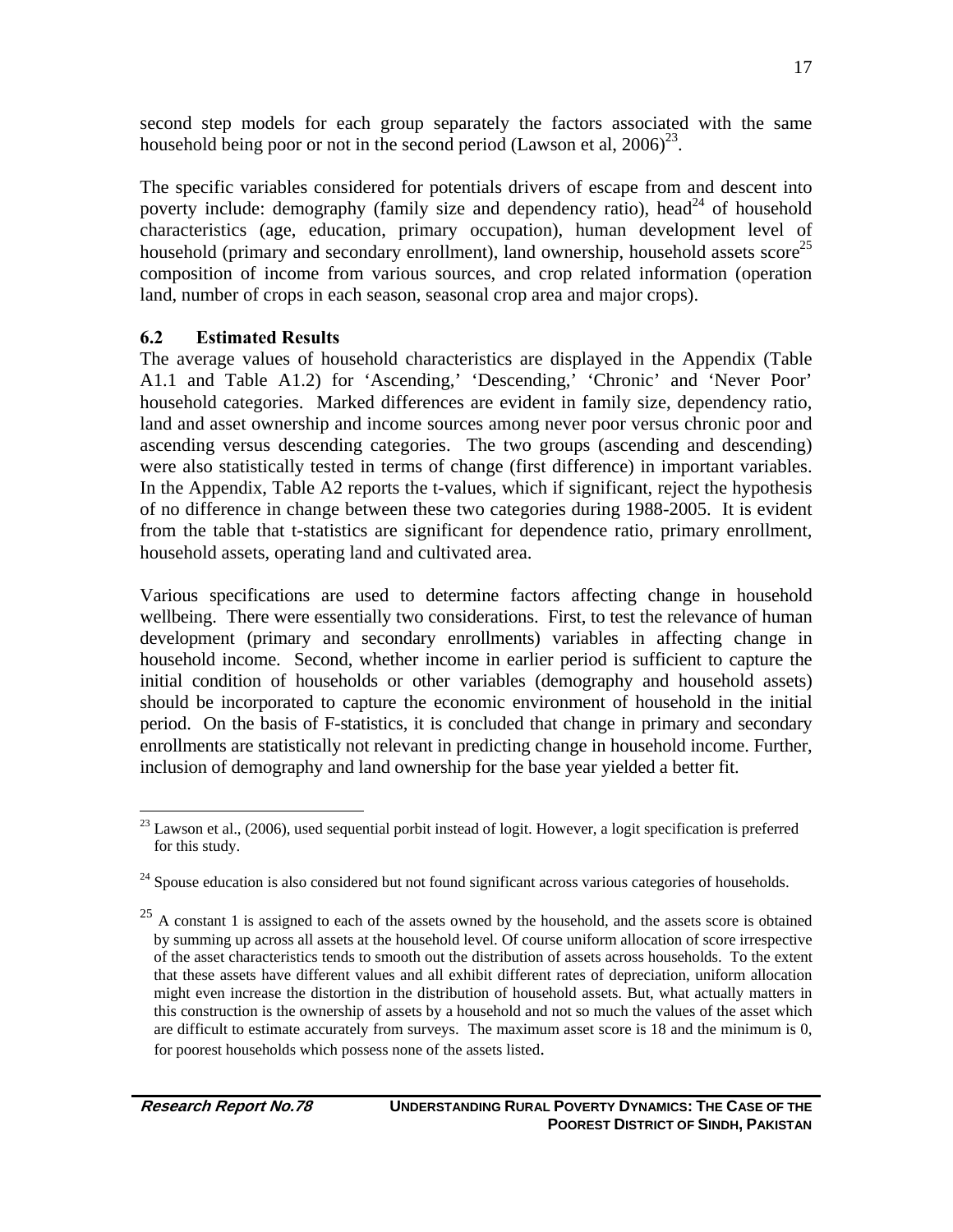The results of the selected specification are furnished in Table 6.1. The adjusted R-Square, which is a measure of goodness of fit, is 0.61, indicating a good fit of the model. F-value is showing significance at 1 percent level. Multicolinearity among independent variables, which makes the coefficients statistically less efficient and insignificant, is tested through the condition index. The index value greater than 30 indicates severity of multicolinearity and points to the less reliability about the magnitude of the coefficients. The estimated results however, indicate that the value of the condition index is less than 30. Having illustrated the summary statistics of estimated function, some observations regarding factors influencing changes in household welfare are in order.

| $TABLE - 6.1$                                                                                                                                             |                        |              |  |  |  |  |
|-----------------------------------------------------------------------------------------------------------------------------------------------------------|------------------------|--------------|--|--|--|--|
| <b>FACTORS INFLUENCING HOUSEHOLD WELFARE - OLS REGRESSION ESTIMATES</b>                                                                                   |                        |              |  |  |  |  |
| [Dependent Variable: $\Delta$ in Log(Income Per Adult Equivalent Unit) – 1988-2005]<br><b>Coefficients</b><br><b>Explanatory Variables</b><br>$t - Value$ |                        |              |  |  |  |  |
| Log (Income Per $AEU - 1988$ )                                                                                                                            | $-1.030$               | $-16.268***$ |  |  |  |  |
| Family Size - 1988                                                                                                                                        | $-.040$                | $-2.927***$  |  |  |  |  |
| Dependency Ratio - 1988                                                                                                                                   | .325                   | 3.231***     |  |  |  |  |
| Head Occupation (Agriculture)                                                                                                                             | .427                   | $2.571***$   |  |  |  |  |
| Land Ownership - 1988                                                                                                                                     | .008                   | $2.320**$    |  |  |  |  |
| 'Taluka' BADIN (dummy=1)                                                                                                                                  | .155                   | 1.380        |  |  |  |  |
| Change Variables: 1988-2005                                                                                                                               |                        |              |  |  |  |  |
| <b>Family Size</b>                                                                                                                                        | $-.008$                | $-.774$      |  |  |  |  |
| Dependency Ratio                                                                                                                                          | .033                   | .466         |  |  |  |  |
| Owned Land                                                                                                                                                | .000                   | $-119$       |  |  |  |  |
| <b>Household Asset Score</b>                                                                                                                              | $-0.015$               | $-.494$      |  |  |  |  |
| Share of Non-farm Income                                                                                                                                  | $-6.249***$<br>$-.007$ |              |  |  |  |  |
| New Crop Growers (Sunflower)                                                                                                                              | $-.242$                | $-1.754**$   |  |  |  |  |
| <b>Operating Land</b>                                                                                                                                     | .009                   | 1.713**      |  |  |  |  |
| Number of Crops (Rabi Season)                                                                                                                             | $-.035$                | $-.867$      |  |  |  |  |
| Number of Crops (Kharif Season)                                                                                                                           | $-.065$                | $-1.018$     |  |  |  |  |
| Cropped Area (Rabi Season)                                                                                                                                | $-.005$                | $-.410$      |  |  |  |  |
| Cropped Area (Kharif Season)                                                                                                                              | $-.007$                | $-.758$      |  |  |  |  |
| Intercept                                                                                                                                                 | 1.660                  | 3.948***     |  |  |  |  |
| Adjusted $R^2$                                                                                                                                            | 0.607                  |              |  |  |  |  |
| F-Value (Significance)                                                                                                                                    | 21.09***               |              |  |  |  |  |
| <b>Condition Index</b>                                                                                                                                    | 27.71                  |              |  |  |  |  |
| Number of Observations<br>222                                                                                                                             |                        |              |  |  |  |  |
| * Significant at 10 % level, ** Significant at 5% level, *** Significant at 1% Level                                                                      |                        |              |  |  |  |  |

As the average real income has declined over the period of study (1988-2005), the sign of coefficients should be interpreted carefully. A negative sign of the base year income is indicating a significant downward mobility. It shows that the decline in household income is higher for households that were poorer to start with. Similar is the case of larger family size in the base year. A decline in real income is associated with the higher dependency ratio and land ownership in the base period. A change in operation land is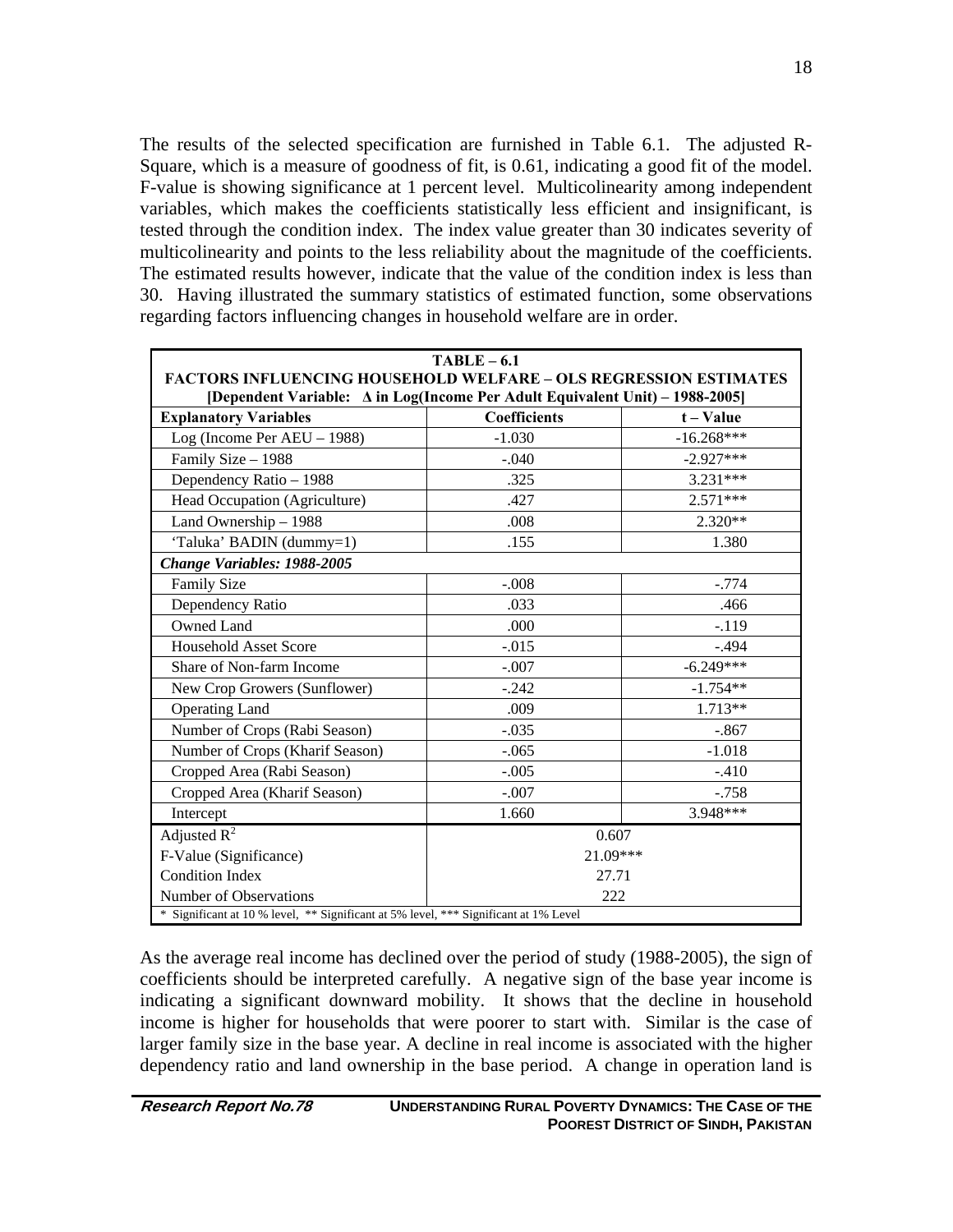also positively associated with the change in real income. The findings are not surprising due to problems of severe water shortage and drought in the area, as discussed above. On the other hand, change in nonfarm income share and crop diversification (new crop growers) has significant negative coefficients indicating the prospects of positive income change. Other crop related variables (change in number and area of crops) although have negative sing but are not significant.

Table 6.2 displays logit estimates of poverty status<sup>26</sup> for both periods. The significant positive determinant of poverty for the base (1988) period include: family size, ratio of dependents to non-dependents and household with larger share of agriculture wages in household income, while negative correlates are female primary enrollment, land ownership and household assets. The impact of child education on household poverty status is more pronounced in the logit estimates for 2005. Female primary and secondary and male secondary enrollments are negatively associated with poverty. The coefficients for share of non-farm income, although not statistically significant, are negatively correlated with the poverty for both periods.

| $TABLE - 6.2$<br><b>DETERMINANTS OF POVERTY STATUS - LOGIT ESTIMATES</b> |                     |              |                |              |  |
|--------------------------------------------------------------------------|---------------------|--------------|----------------|--------------|--|
|                                                                          | 1988                |              | 2005           |              |  |
| <b>Explanatory Variables</b>                                             | <b>Coefficients</b> | Significance | Coefficients   | Significance |  |
| <b>Family Size</b>                                                       | 0.10                | $0.05*$      | .068           | $.100*$      |  |
| Dependency Ratio                                                         | 2.76                | $0.01*$      | .034           | .974         |  |
| Age of Head of Household                                                 | 0.01                | 0.67         | .014           | .213         |  |
| Head Education (Primary)                                                 | 0.26                | 0.59         | .812           | $.091*$      |  |
| Head Education (Above primary)                                           | $-1.32$             | 0.12         | .124           | .824         |  |
| Head Occupation (Agriculture)                                            | 0.60                | 0.30         | .371           | .341         |  |
| Primary Enrollment - Male                                                | 0.01                | 0.12         | .010           | $.021*$      |  |
| Primary Enrollment - Female                                              | $-0.02$             | $0.09*$      | $-.009$        | $.076*$      |  |
| Secondary Enrollment - Male                                              | 0.00                | 0.68         | $-.007$        | $.099*$      |  |
| Secondary Enrollment - Female                                            | $-0.02$             | 0.50         | $-.002$        | .689         |  |
| Land Ownership                                                           | $-0.05$             | $0.00*$      | $-.021$        | $.015*$      |  |
| <b>Household Asset Score</b>                                             | $-0.29$             | $0.09*$      | $-.506$        | $.000*$      |  |
| Non-farm Income Share                                                    | $-0.01$             | 0.21         | $-.003$        | .477         |  |
| Share from Agriculture Wages                                             | 0.09                | $0.02*$      | .040           | .201         |  |
| Share from Dairy Sale                                                    | 0.02                | 0.14         | $-.001$        | .956         |  |
| Sugarcane Growers (dummy=1)                                              | $-1.81$             | $0.00*$      | $-.833$        | $.047*$      |  |
| 'Taulka' BADIN (dummy=1)                                                 | 0.96                | $0.01*$      | $-.639$        | $.089*$      |  |
| Intercept                                                                | $-2.20$             | $0.05*$      | 1.449          | $.077*$      |  |
| Pseudo- $R^2$                                                            | 0.485               |              | 0.349          |              |  |
| Predicted Correct Percentage                                             | 78.8                |              | 75.2           |              |  |
| Number of Observations                                                   | 222 (Poor=110)      |              | 222 (Poor=149) |              |  |
| * Significant at least at 10% level.                                     |                     |              |                |              |  |

 $26$  poor=1 and non-poor=0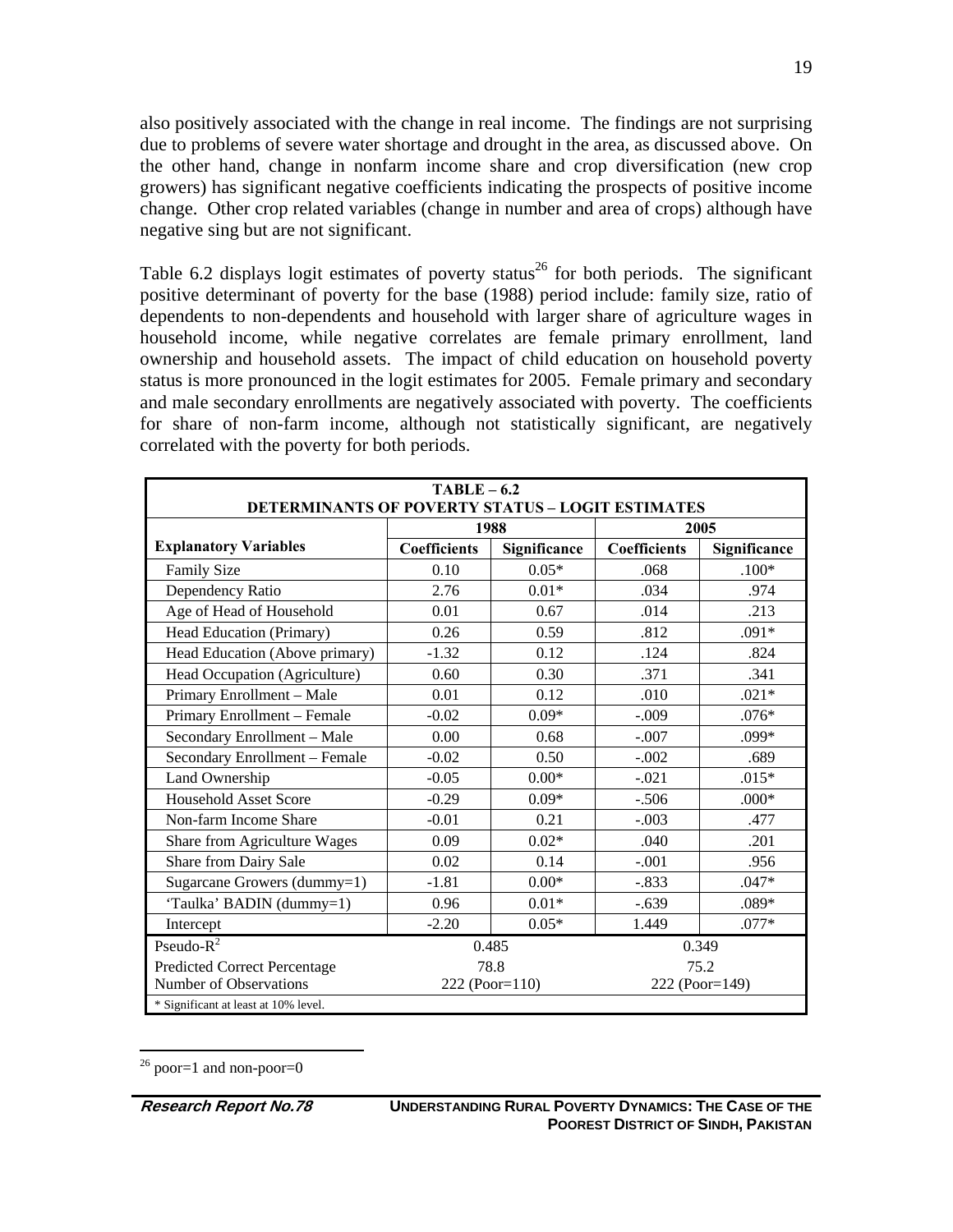The results of sequential logit models are presented in Table 6.3. The probabilities of being poor in both periods are reflected in the first column of the table. Although, barring education of head of household, signs of the coefficients are according to a priori expectation, very few variables turned out statistically significant. This may be perhaps due to small number of observations. Similar is the case for probabilities for falling into poverty (not poor in the base period). A change in the share of non-farm income is negative and highly significant indicating the importance of the variable for the descending households. $27$ 

| $TABLE - 6.3$<br><b>DETERMINANTS OF POVERTY STATUS IN 2005</b> |                           |              |                               |              |  |
|----------------------------------------------------------------|---------------------------|--------------|-------------------------------|--------------|--|
| [Conditional upon Poverty Status in 1988]                      |                           |              |                               |              |  |
|                                                                | <b>Being Poor in 1988</b> |              | <b>Being Not Poor in 1988</b> |              |  |
| <b>Explanatory Variables</b>                                   | <b>Coefficients</b>       | Significance | <b>Coefficients</b>           | Significance |  |
| Family Size                                                    | .133                      | .309         | .093                          | .210         |  |
| Dependency Ratio                                               | $-1.030$                  | .156         | .244                          | .686         |  |
| Age of Head of Household                                       | .009                      | .652         | .043                          | $.050*$      |  |
| Head Education (Primary)                                       | .265                      | .712         | 1.794                         | $.062*$      |  |
| Head Education (Above primary)                                 | $-.283$                   | .811         | .503                          | .551         |  |
| Head Occupation (Agriculture)                                  | .726                      | .375         | .876                          | .224         |  |
| Primary Enrollment - Male                                      | .011                      | .217         | .012                          | $.069*$      |  |
| Primary Enrollment - Female                                    | $-.013$                   | .141         | $-.007$                       | .407         |  |
| Secondary Enrollment - Male                                    | $-.011$                   | .149         | $-.003$                       | .657         |  |
| Secondary Enrollment - Female                                  | $-.006$                   | .505         | .000                          | .988         |  |
| Land Ownership                                                 | $-.051$                   | .262         | $-.022$                       | .133         |  |
| <b>Household Asset Score</b>                                   | $-.844$                   | $.015*$      | $-.774$                       | $.009*$      |  |
| Non-farm Income Share                                          | $-.007$                   | .551         | .000                          | .993         |  |
| Share from Agriculture Wages                                   | .035                      | .367         | .058                          | .303         |  |
| Share from Dairy Sale                                          | .063                      | .259         | $-.031$                       | $.069*$      |  |
| Sugarcane Grower (dummy=1)                                     | $-1.595$                  | $.084*$      | $-.131$                       | .850         |  |
| 'Taluka' BADIN (dummy=1)                                       | $-.075$                   | .917         | $-1.529$                      | $.032*$      |  |
| Change Variables: 1988-2005                                    |                           |              |                               |              |  |
| <b>Family Size</b>                                             | .135                      | .163         | $-.134$                       | .161         |  |
| Dependency Ratio                                               | .648                      | $.078*$      | $-.145$                       | .720         |  |
| Owned Land                                                     | $-.114$                   | .182         | .015                          | .386         |  |
| <b>Household Asset Score</b>                                   | .461                      | .135         | .168                          | .499         |  |
| Share of Non-farm Income                                       | .006                      | .481         | $-.022$                       | $.061*$      |  |
| New Crop Growers (Sunflower)                                   | $-1.523$                  | $.067*$      | $-.678$                       | .472         |  |
| Intercept                                                      | 3.656                     | $.012*$      | .610                          | .715         |  |
| Pseudo- $R^2$                                                  |                           | 0.512        |                               | 0.502        |  |
| Predicted Correct Percentage                                   | 79.1                      |              | 80.4                          |              |  |
| Number of Observations<br>110<br>112                           |                           |              |                               |              |  |
| * Significant at least at 10% level.                           |                           |              |                               |              |  |

 $27$  See also the results related to share of non-farm income in Table 6.4 and also in the appendix, Table A2.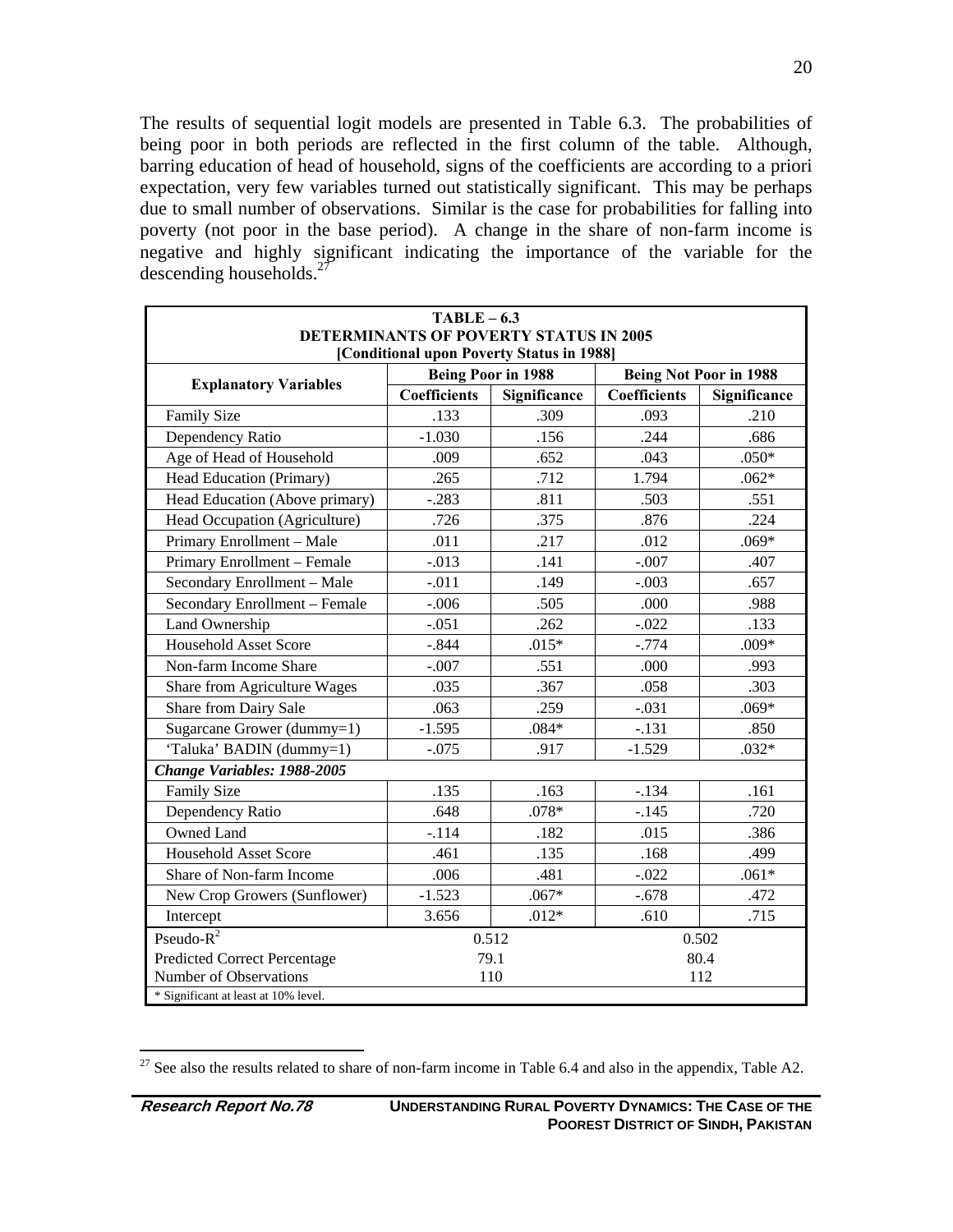More or less similar patterns are observed in Table 6.4, which reports the estimates of multinomial logit model. According to the table, the major determinants of chronic poverty include; a lack of crop diversification, larger family size, low level of land ownership and household assets, while household may avoid descent by lowering dependency ratio, increasing the primary and secondary enrollments, raising the level of land ownership and by increasing the non-farm income opportunities.

| $TABLE - 6.4$                                                         |                     |                                             |                     |                |
|-----------------------------------------------------------------------|---------------------|---------------------------------------------|---------------------|----------------|
| <b>FACTORS INFLUENCING DESCENT AND CHRONIC POVERTY - ESTIMATES OF</b> |                     |                                             |                     |                |
| <b>MULTINOMIAL LOGIT</b><br>[Reference Category: Not Poor in 2005]    |                     |                                             |                     |                |
|                                                                       |                     | (Never Poor Plus Ascending - 73 Households) |                     |                |
|                                                                       | <b>Descending</b>   |                                             | Chronic             |                |
| <b>Explanatory Variables</b>                                          | [72 Households]     |                                             | [77 Observation]    |                |
|                                                                       | <b>Coefficients</b> | Significance                                | <b>Coefficients</b> | Significance   |
| <b>Family Size</b>                                                    | .038                | .525                                        | .118                | $.063*$        |
| Dependency Ratio                                                      | $-.342$             | .391                                        | $-.096$             | .829           |
| Age of Head of Household                                              | .023                | .099*                                       | .012                | .392           |
| Head Education (Primary)                                              | .908                | .112                                        | .873                | .121           |
| Head Education (Above primary)                                        | .525                | .428                                        | .189                | .797           |
| Head Occupation (Agriculture)                                         | .512                | .294                                        | .699                | .177           |
| Primary Enrollment - Male                                             | .013                | $.009*$                                     | .009                | .099*          |
| Primary Enrollment - Female                                           | $-.010$             | $.102*$                                     | $-.009$             | .183           |
| Secondary Enrollment - Male                                           | $-.005$             | .290                                        | $-.004$             | .422           |
| Secondary Enrollment - Female                                         | $-.001$             | .852                                        | $-.002$             | .812           |
| Land Ownership                                                        | $-.001$             | .906                                        | $-.077$             | $.003*$        |
| <b>Household Asset Score</b>                                          | $-.614$             | $.002*$                                     | $-.710$             | $.002*$        |
| Non-farm Income Share                                                 | .006                | .432                                        | $-.009$             | .253           |
| Share from Agriculture Wages                                          | .049                | .162                                        | .041                | .260           |
| Share from Dairy Sale                                                 | $-.006$             | .637                                        | .006                | .658           |
| Sugarcane Grower (dummy=1)                                            | .193                | .711                                        | $-2.198$            | $.001*$        |
| 'Taulka' BADIN (dummy=1)                                              | $-1.331$            | $.004*$                                     | $-.463$             | .346           |
| Change Variables: 1988-2005                                           |                     |                                             |                     |                |
| <b>Family Size</b>                                                    | .044                | .484                                        | $-.063$             | .343           |
| Dependency Ratio                                                      | .199                | .433                                        | $-.050$             | .852           |
| Owned Land                                                            | $-.012$             | .352                                        | .002                | .930           |
| <b>Household Asset Score</b>                                          | .176                | .301                                        | .275                | .168           |
| Share of Nonfarm Income                                               | $-.018$             | $.012*$                                     | .010                | .147           |
| New Crop Growers (Sunflower)                                          | $-.658$             | .237                                        | $-1.081$            | $.067*$        |
| Intercept                                                             | 786                 | .454                                        | 1.477               | .177           |
| $Pseudo-R^2$                                                          |                     |                                             |                     | 0.509          |
| Likelihood Ratio Test (Chi-Square)<br>Number of Observations          |                     |                                             |                     | 133.60*<br>222 |
| * Significant at least at 10% level.                                  |                     |                                             |                     |                |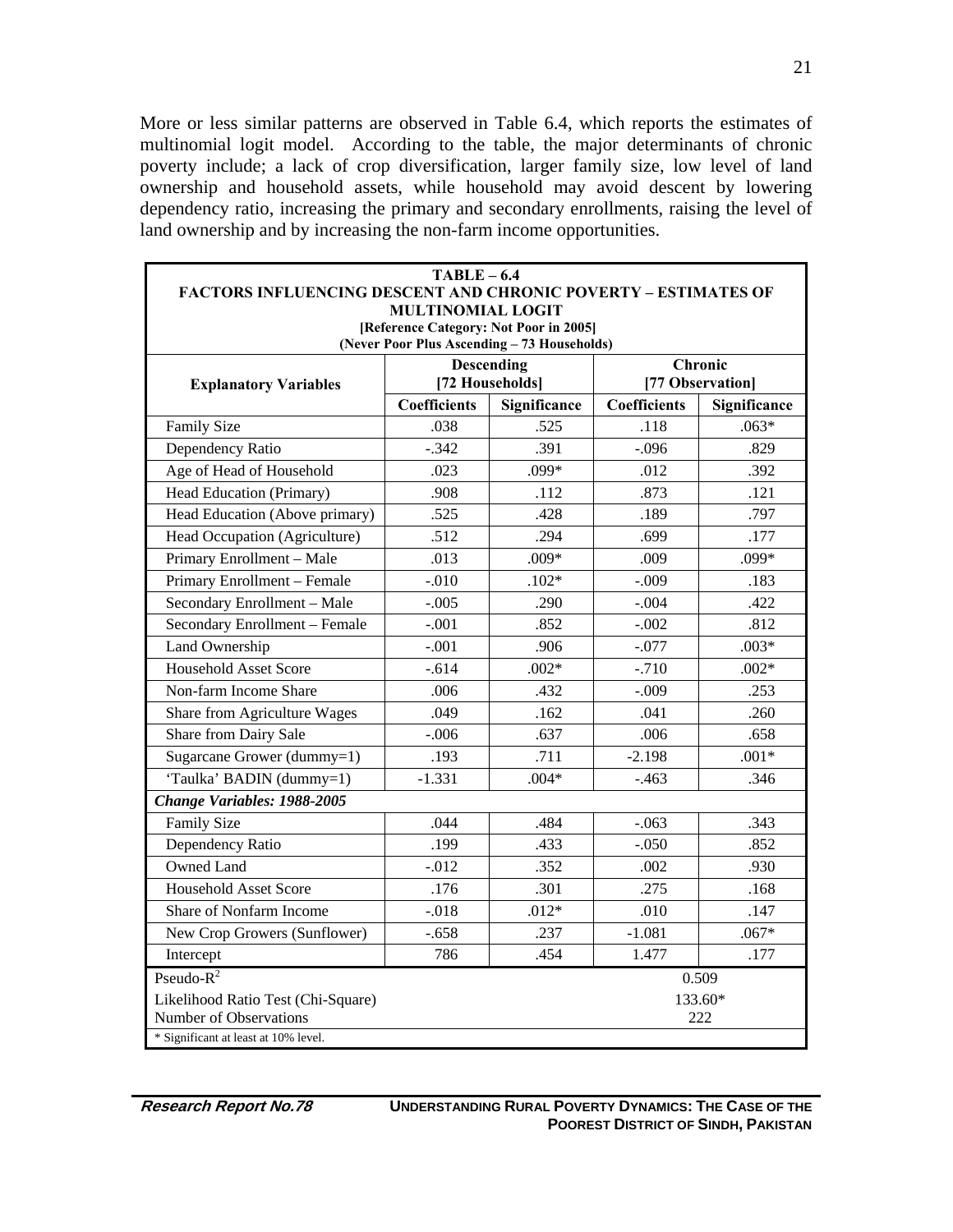### **7. CONCLUDING REMARKS**

The study region (Badin, district of the Sindh province) which is analyzed above is the poorest in the province with a very high rate of poverty incidence in the base period. More than 50 percent households were below the poverty line. The analysis shows that poverty in the area is not only persistent but also increasing over the years. On the basis of filed observations and focus group discussion during the re-survey, the following observations are made regarding the high incidence and persistence of poverty in the sample district.

*A Lack of Physical Infrastructure:* Overall, there was not a significant improvement in physical infrastructure, like paved roads, provision of electricity or the public drainage system during the two periods in the study villages. According to views expressed by the sample households, household income was adversely affected due to poor quality and no improvement in some of these services. In the majority of the villages, the link between village and a main road remained unpaved. Even for distance less than five kilometers, it takes more than an hour to travel. This poor condition also affected adversely on the availability of private transport in these villages. Electricity is not yet provided in most of the sample villages. The development and working of small scale industry, was therefore, badly affected. The most common small business in the study area are flourmills and rice mills due to dominant crops in the study sample.

*A Lack of Agriculture Extension:* In the sample of 28 villages, there was only one village, where few households reported receiving of agricultural extension services for some crops. According to respondents, it is difficult to know new varieties, quality of seed required, and proper dose of fertilizer applied and average yield from different crops in the absence of any guidance by the department of agriculture extension.

*Shocks:* During the period of two surveys, the study area witnessed some major shocks to the local economy. These were reported as; a) hailstorm in 1997, cyclone in 1999, heavy rains in 2003-4, and drought from 1999 to 2004. Majority of the villages were affected by these shocks.

*Low Paid and Seasonal Non-farm Income:* The survey results show that there was a considerable shift in the sources of income. The share of non-farm income increased nearly 40 percent from 30 percent. However, quite surprisingly, it was not enough to take households out of the poverty trap. One explanation for this could be the nature of non-farm activities in the study area. Except few observations, the majority of the households were involved either in casual labor or that business which did not appear high economic return. There was no improvement in real wages, measured in kilograms of wheat purchased from a days work. Possible causes are: low level of literacy among the adult members of households, seasonal nature of work in the study area and excess of labor supply.

The statistical and econometric analysis conducted above suggests that education, especially female education, non-farm income opportunities and crop diversification are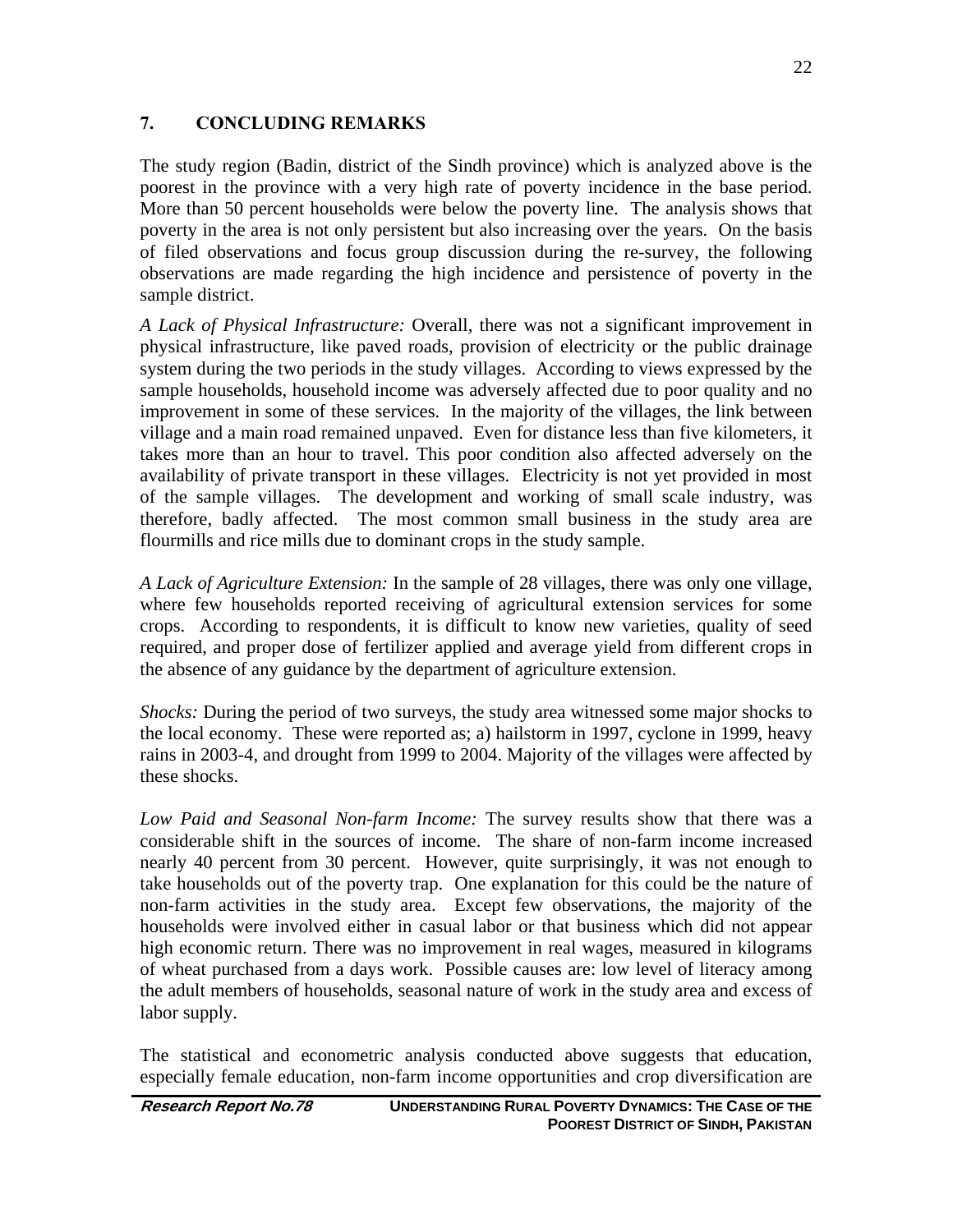the major drivers for escaping poverty. In deprived rural areas, where agriculture activities are affected due to shortage of water and drought, non-farm income opportunities should be promoted by providing necessary infrastructure, skill development and formal educational institutions and by extending agriculture extension services. These are important steps towards poverty reduction.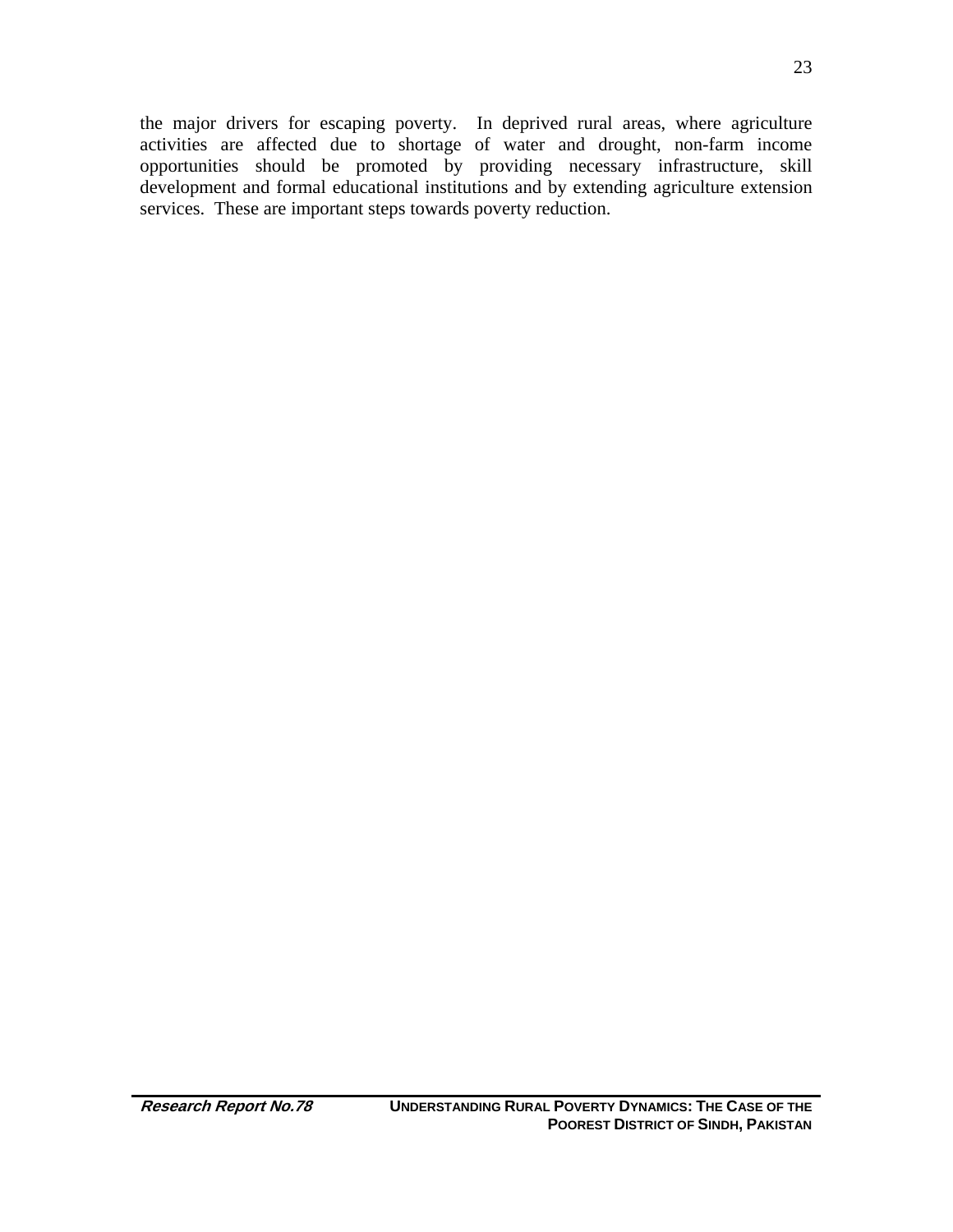#### **References**

- Alderman, H and Garcia, M. (1993), "*Poverty, Household Food Security, and Nutrition in Rural Pakistan,*" Research Report 96, International Food Policy Research Institute, Washington, DC.
- Baulch, B and Hoddinott, J. (2000), "*Economic Mobility and Poverty Dynamics in Developing Countries,"* Journal of Development Studies, Vol. 36(6)
- Baulch, B and McCulloch Neil (1998), *"Being Poor and Becoming Poor: Poverty Status and Poverty Transitions in Rural Pakistan,"* Working paper 79, Institute of Development Studies, University of Sussex
- Deaton, A. (2004), *"Measuring Poverty,"* Revised Draft, Research Program in Development Studies, Princeton University
- Gazdar, H. (1999), *"Poverty in Pakistan: A Review,"* in Fifty Years of Pakistan's Economy, Edited by Shahrukh Rafi Khan, Oxford University Press (OUP), 1999
- Jamal, H. (2002), *"On the Estimation of an Absolute Poverty Line: an Empirical Appraisal,"* The Lahore Journal of Economics, Vol. 7(2)
- Jamal, H. (2007), *"Updating Poverty and Inequality Estimates: 2005 Panorama,"*  Research Report Number 69, Social Policy and Development Centre, Karachi.
- Lawson D., Mckay A., and Okidi J. (2006), *"Poverty Persistence and Transitions in Uganda: A Combined Qualitative and Quantitative Analysis,"* Journal of Development Studies, Vol. 47(7)
- Malik, S .J. (2005), *"Agricultural Growth and Rural Poverty: A Review of the Evidence,"* Working Paper No. 2, Asian Development Bank, Pakistan Resident Mission, Islamabad
- McCulloch Neil. And Baulch, B (1999), *"Distinguishing Chronically from the Transitorily Poor: Evidence from Rural Pakistan,"* Working paper 97, Institute of Development Studies, University of Sussex
- McCulloch Neil. And Baulch, B (2000), *"Simulating the Impact of Policy upon Chronic and Transitory Poverty in Rural Pakistan,"* Journal of Development Studies, Vol. 36(6)
- Overseas Development Institute (2002), *"Setting a Poverty Line in Pakistan A Short Issue paper,"* Background Paper Number 3, ODI, London
- Pasha, H. and T. Hassan, (1982), *"Development Ranking of Districts in Pakistan,"* Pakistan Journal of Applied Economics, 1 (Winter): 157-192
- Social Policy and Development Centre (2000), Annual Review: *"Towards Poverty Reduction,"* Oxford University Press, Karachi, Pakistan
- Woolard I. and Klasen S. (2004), *"Determinants of Income Mobility and Household Poverty Dynamics in South Africa,"* Discussion Paper Number 1030, Institute for the Study of Labor, Bonn (Germany)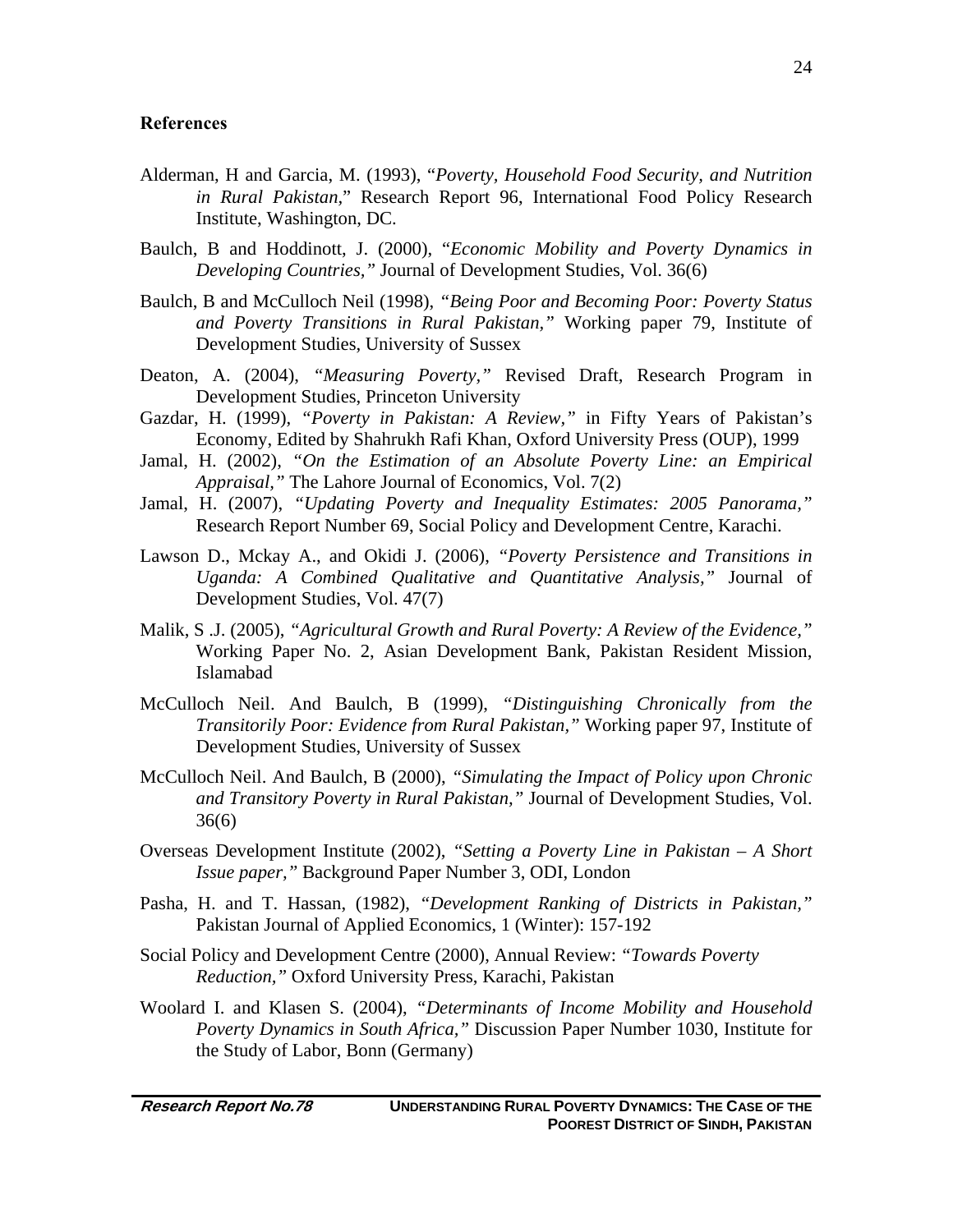# **APPENDIX**

| $TABLE - A1.1$<br><b>AVERAGE VALUES OF VARIABLES - [1988 AND 2005]</b><br>(According to Poverty Status - Table 5.4) |                             |         |                              |        |
|---------------------------------------------------------------------------------------------------------------------|-----------------------------|---------|------------------------------|--------|
|                                                                                                                     | <b>Ascending Households</b> |         | <b>Descending Households</b> |        |
| <b>Variables</b>                                                                                                    | 1988                        | 2005    | 1988                         | 2005   |
| Monthly Income Per AEU (Nominal)                                                                                    | 158.61                      | 1580.03 | 441.55                       | 376.33 |
| <b>Family Size</b>                                                                                                  | 9.88                        | 8.94    | 8.81                         | 10.39  |
| Dependency Ratio                                                                                                    | 1.51                        | 0.88    | 1.04                         | 1.06   |
| Age of Head of Household                                                                                            | 46.06                       | 51.67   | 42.93                        | 54.39  |
| Head Education (Primary)                                                                                            | 0.24                        | 0.18    | 0.14                         | 0.17   |
| Head Education (Above primary)                                                                                      | 0.03                        | 0.12    | 0.10                         | 0.11   |
| Head Occupation (Agriculture)                                                                                       | 0.88                        | 0.64    | 0.83                         | 0.69   |
| Head Occupation (Non-Agriculture)                                                                                   | 0.21                        | 0.18    | 0.21                         | 0.15   |
| Primary Enrollment - Male                                                                                           | 37.37                       | 21.21   | 16.67                        | 37.27  |
| Primary Enrollment - Female                                                                                         | 5.05                        | 22.73   | 5.56                         | 11.81  |
| Secondary Enrollment - Male                                                                                         | 18.18                       | 34.85   | 13.89                        | 28.33  |
| Secondary Enrollment - Female                                                                                       | 0.00                        | 19.70   | 2.78                         | 12.27  |
| Owned Land                                                                                                          | 7.35                        | 8.35    | 15.66                        | 13.79  |
| <b>Household Asset Score</b>                                                                                        | 3.15                        | 3.67    | 3.22                         | 2.82   |
| Non-farm Income Share                                                                                               | 30.85                       | 35.81   | 36.34                        | 29.16  |
| Share from Agriculture Wages                                                                                        | 5.84                        | 0.29    | 2.35                         | 2.59   |
| Share from Dairy Sale                                                                                               | 7.22                        | 1.49    | 4.64                         | 4.81   |
| Income from Crops - Share                                                                                           | 45.00                       | 43.49   | 42.88                        | 613.40 |
| <b>Operating Land</b>                                                                                               | 7.74                        | 5.43    | 11.61                        | 5.82   |
| Number of Crops (Rabi Season)                                                                                       | 0.67                        | 1.48    | 1.13                         | 1.29   |
| Number of Crops (Kharif Season)                                                                                     | 1.55                        | 1.03    | 1.50                         | 0.85   |
| Cropped Area (Rabi Season)                                                                                          | 1.92                        | 3.95    | 3.83                         | 3.35   |
| Cropped Area (Kharif Season)                                                                                        | 7.33                        | 4.86    | 10.69                        | 2.94   |
| <b>Wheat Growers</b>                                                                                                | 0.12                        | 0.06    | 0.17                         | 0.14   |
| <b>Rice Growers</b>                                                                                                 | 0.64                        | 0.52    | 0.61                         | 0.50   |
| <b>Sugarcane Growers</b>                                                                                            | 0.21                        | 0.21    | 0.22                         | 0.22   |
| <b>Sunflower Growers</b>                                                                                            | ----                        | 0.27    | ----                         | 0.21   |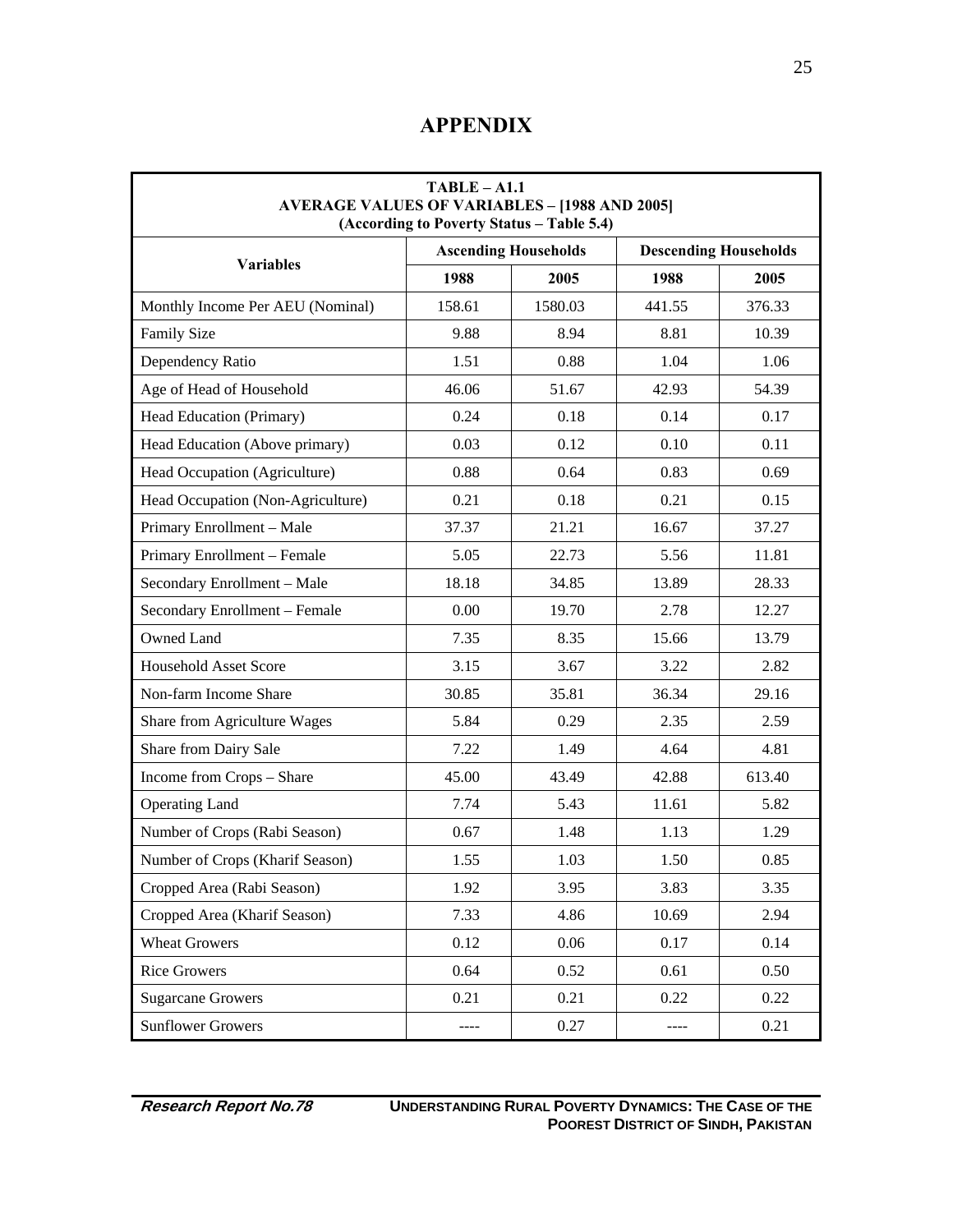| $Table - A1.2$<br>Average Values of Variables - [1988 and 2005]<br>(According to Poverty Status - Table 5.4) |        |                   |        |                     |
|--------------------------------------------------------------------------------------------------------------|--------|-------------------|--------|---------------------|
| <b>Variables</b>                                                                                             |        | <b>Never Poor</b> |        | <b>Chronic Poor</b> |
|                                                                                                              | 1988   | 2005              | 1988   | 2005                |
| Monthly Income Per AEU (Nominal)                                                                             | 650.07 | 2201.89           | 130.59 | 342.72              |
| <b>Family Size</b>                                                                                           | 9.20   | 11.10             | 9.12   | 9.52                |
| Dependency Ratio                                                                                             | 1.06   | 1.02              | 1.32   | 0.85                |
| Age of Head of Household                                                                                     | 43.60  | 49.50             | 40.40  | 52.45               |
| Head Education (Primary)                                                                                     | 0.23   | 0.08              | 0.19   | 0.22                |
| Head Education (Above primary)                                                                               | 0.13   | 0.30              | 0.03   | 0.08                |
| Head Occupation (Agriculture)                                                                                | 0.80   | 0.55              | 0.92   | 0.70                |
| Head Occupation (Non-Agriculture)                                                                            | 0.20   | 0.23              | 0.10   | 0.21                |
| Primary Enrollment - Male                                                                                    | 30.00  | 24.58             | 17.32  | 26.19               |
| Primary Enrollment - Female                                                                                  | 12.50  | 19.50             | 1.30   | 13.64               |
| Secondary Enrollment - Male                                                                                  | 19.17  | 47.08             | 9.74   | 20.13               |
| Secondary Enrollment - Female                                                                                | 7.50   | 11.67             | 0.43   | 10.39               |
| Owned Land                                                                                                   | 30.06  | 25.77             | 4.18   | 3.41                |
| <b>Household Asset Score</b>                                                                                 | 4.05   | 4.13              | 2.68   | 2.31                |
| Non-farm Income Share                                                                                        | 22.53  | 34.45             | 25.27  | 46.88               |
| Share from Agriculture Wages                                                                                 | 1.09   | 0.85              | 9.84   | 2.74                |
| Share from Dairy Sale                                                                                        | 2.63   | 6.59              | 9.23   | 7.97                |
| Income from Crops - Share                                                                                    | 38.67  | 17.40             | 46.24  | 36.72               |
| <b>Operating Land</b>                                                                                        | 10.18  | 4.86              | 10.84  | 4.93                |
| Number of Crops (Rabi Season)                                                                                | 0.95   | 1.85              | 0.84   | 1.29                |
| Number of Crops (Kharif Season)                                                                              | 1.48   | 1.25              | 1.47   | 0.90                |
| Cropped Area (Rabi Season)                                                                                   | 3.08   | 3.48              | 2.49   | 2.92                |
| Cropped Area (Kharif Season)                                                                                 | 8.13   | 3.07              | 8.48   | 2.87                |
| <b>Wheat Growers</b>                                                                                         | 0.08   | 0.08              | 0.18   | 0.16                |
| <b>Rice Growers</b>                                                                                          | 0.48   | 0.30              | 0.83   | 0.49                |
| <b>Sugarcane Growers</b>                                                                                     | 0.28   | 0.28              | 0.06   | 0.06                |
| <b>Sunflower Growers</b>                                                                                     | ----   | 0.18              | ----   | 0.16                |